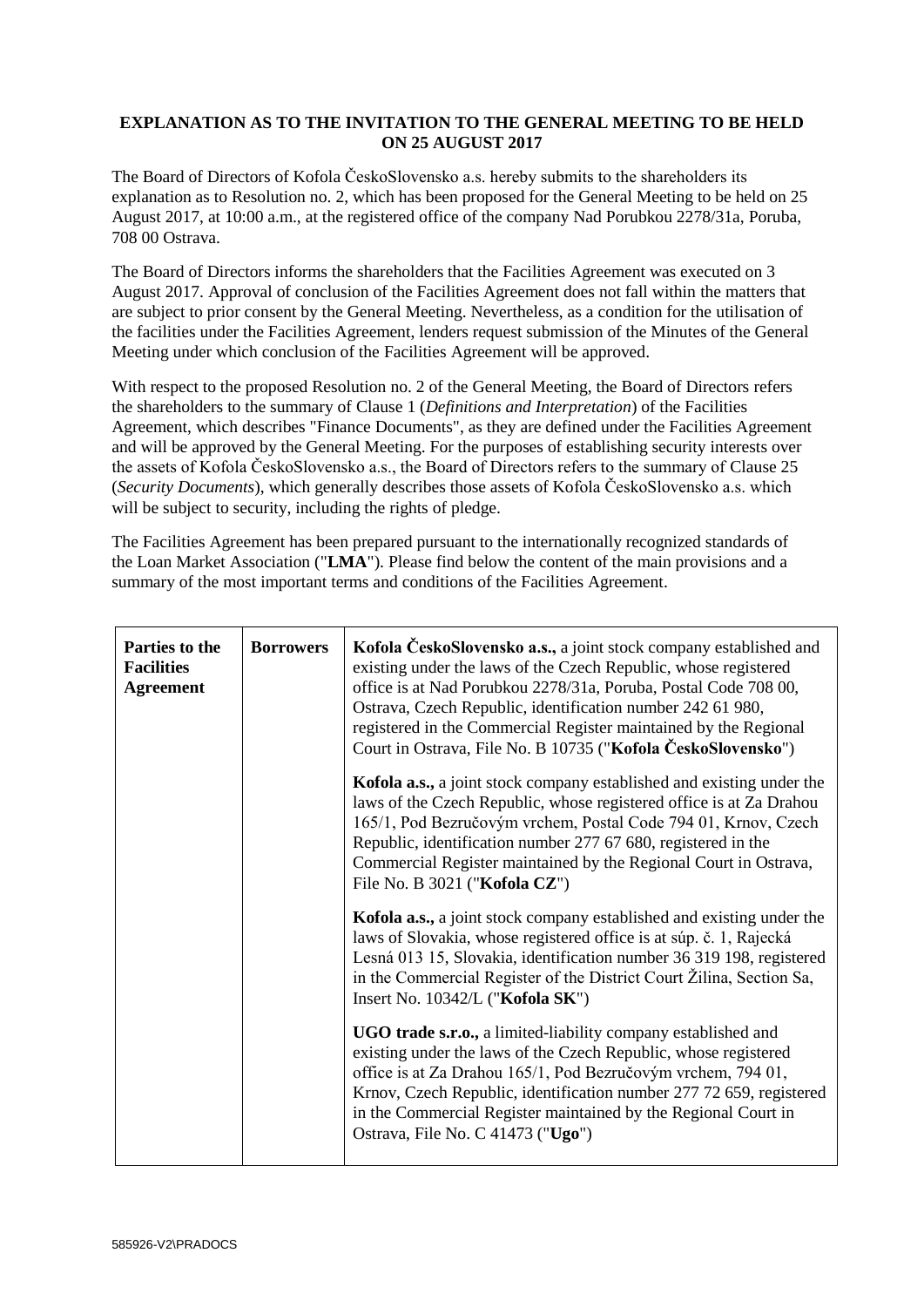|                                          |                                                                                      |                                                                                                                                                                                                                                                                                                                                                                                                                                                                                                                                                                                                                                                                                                                                                    | (These companies are hereinafter also referred to as "Borrowers")                                                                                                                     |  |  |  |
|------------------------------------------|--------------------------------------------------------------------------------------|----------------------------------------------------------------------------------------------------------------------------------------------------------------------------------------------------------------------------------------------------------------------------------------------------------------------------------------------------------------------------------------------------------------------------------------------------------------------------------------------------------------------------------------------------------------------------------------------------------------------------------------------------------------------------------------------------------------------------------------------------|---------------------------------------------------------------------------------------------------------------------------------------------------------------------------------------|--|--|--|
|                                          | <b>Arrangers</b><br>and<br>Original<br><b>Lenders</b><br>and Issuing<br><b>Banks</b> | Česká spořitelna, a.s., a joint stock established and existing under<br>Czech law, with its registered office at Olbrachtova 1929/62, Prague<br>4, Postal Code 140 00, Czech Republic, identification no. 452 44<br>782, registered in the Commercial Register maintained by the<br>Municipal Court in Prague under File No. B 1171 ("Česká<br>spořitelna")<br>Československá obchodní banka, a. s., a joint stock company<br>established and existing under Czech law, with its registered office at<br>Radlická 333/150, Prague 5, Postal Code 150 57, Czech Republic,<br>identification no. 000 01 350, registered in the Commercial Register<br>maintained by the Municipal Court in Prague under File No.<br>$BXXXVI 46$ (" $\check{C}SOB"$ ) |                                                                                                                                                                                       |  |  |  |
|                                          | <b>Facilities</b><br><b>Agent and</b><br><b>Security</b><br><b>Agent</b>             | Česká spořitelna, a.s.                                                                                                                                                                                                                                                                                                                                                                                                                                                                                                                                                                                                                                                                                                                             |                                                                                                                                                                                       |  |  |  |
| <b>Clause 1</b>                          |                                                                                      |                                                                                                                                                                                                                                                                                                                                                                                                                                                                                                                                                                                                                                                                                                                                                    | The Clause includes definitions used in the Facilities Agreement.                                                                                                                     |  |  |  |
| <b>Definitions and</b><br>Interpretation |                                                                                      | The Clause includes a definition of the "Finance Documents", as<br>referred to by this document and the proposed decision of the<br>General Meeting:                                                                                                                                                                                                                                                                                                                                                                                                                                                                                                                                                                                               |                                                                                                                                                                                       |  |  |  |
|                                          |                                                                                      | (i)                                                                                                                                                                                                                                                                                                                                                                                                                                                                                                                                                                                                                                                                                                                                                | Facilities Agreement;                                                                                                                                                                 |  |  |  |
|                                          |                                                                                      | (ii)                                                                                                                                                                                                                                                                                                                                                                                                                                                                                                                                                                                                                                                                                                                                               | any Fee Letter, as concluded between any of the banks<br>and any of the Borrowers, setting out the amount of<br>certain fees or remuneration pursuant to the Facilities<br>Agreement; |  |  |  |
|                                          |                                                                                      | (iii)                                                                                                                                                                                                                                                                                                                                                                                                                                                                                                                                                                                                                                                                                                                                              | any<br>Security Document (Security Documents<br>are<br>described in Clause 25 (Security Documents));                                                                                  |  |  |  |
|                                          |                                                                                      | (iv)                                                                                                                                                                                                                                                                                                                                                                                                                                                                                                                                                                                                                                                                                                                                               | any document including terms and conditions of any<br>ancillary BG facility (see Clause 2 (The Facilities) below),<br>as provided under the Facilities Agreement;                     |  |  |  |
|                                          |                                                                                      | (v)                                                                                                                                                                                                                                                                                                                                                                                                                                                                                                                                                                                                                                                                                                                                                | any Bank Guarantee, provided by any of the banks as per<br>the Debtor's request, under the terms and conditions of an<br>ancillary facility;                                          |  |  |  |
|                                          |                                                                                      | (vi)                                                                                                                                                                                                                                                                                                                                                                                                                                                                                                                                                                                                                                                                                                                                               | any Request for Utilisation pursuant to the Facilities<br>Agreement;                                                                                                                  |  |  |  |
|                                          |                                                                                      | (vii)                                                                                                                                                                                                                                                                                                                                                                                                                                                                                                                                                                                                                                                                                                                                              | any confirmation of financial parameters pursuant to the<br>Facilities Agreement;                                                                                                     |  |  |  |
|                                          |                                                                                      | (viii)                                                                                                                                                                                                                                                                                                                                                                                                                                                                                                                                                                                                                                                                                                                                             | any Hedging Agreement in connection with the Facilities<br>Agreement; and                                                                                                             |  |  |  |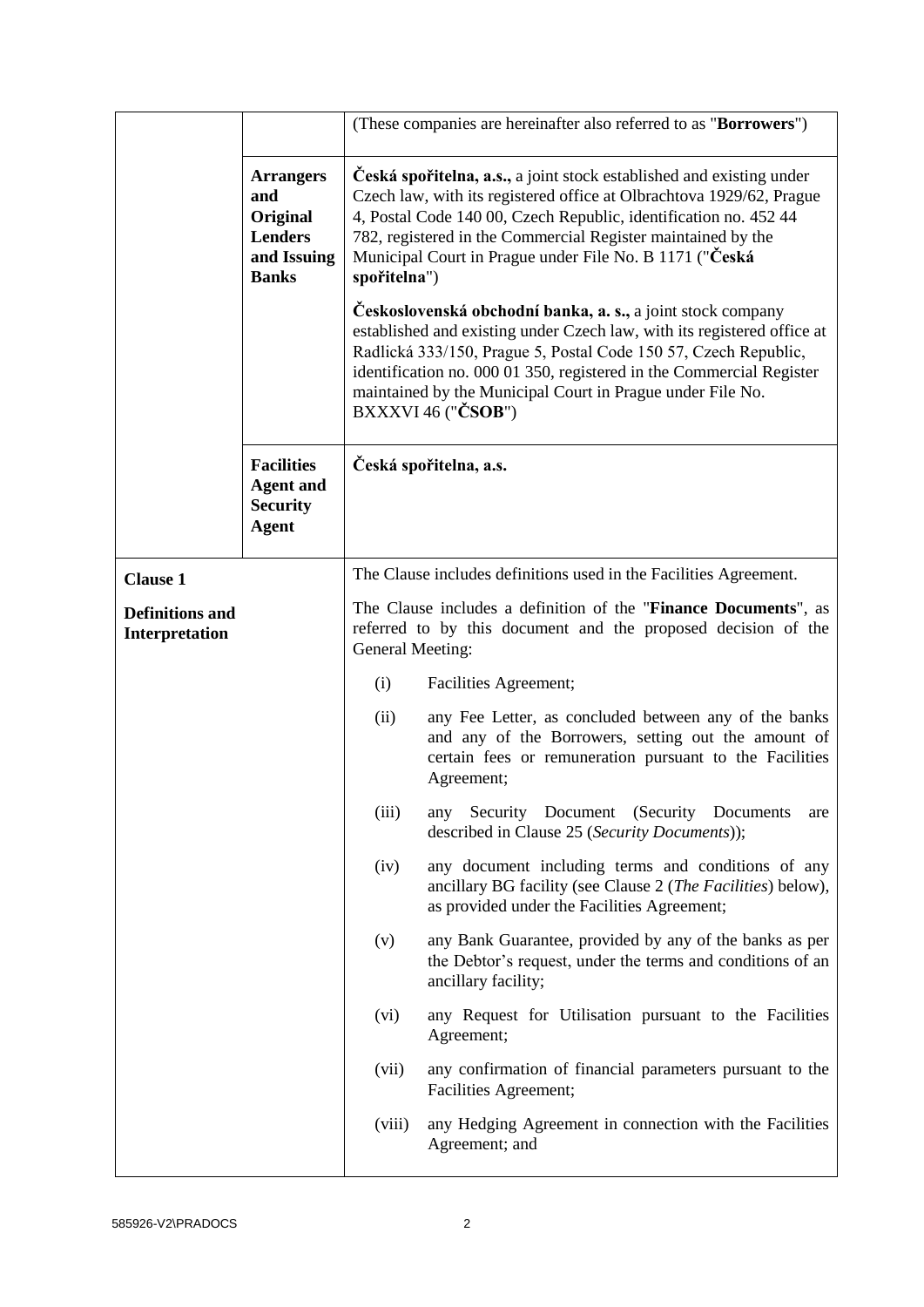|                                                            |                                                                     | any other document designated as a "Finance Document"<br>(ix)<br>by the Facilities Agent or the Security Agent and the<br>Borrowers.                                                                                                                                                                                                                                                                                                           |  |  |
|------------------------------------------------------------|---------------------------------------------------------------------|------------------------------------------------------------------------------------------------------------------------------------------------------------------------------------------------------------------------------------------------------------------------------------------------------------------------------------------------------------------------------------------------------------------------------------------------|--|--|
|                                                            |                                                                     | The Clause sets forth the definition of "Material Subsidiary",<br>including HOOP Polska sp. z o.o., Radenska, d.o.o. and Studenac<br>d.o.o., and further, each company with a gross value of assets<br>exceeding 10 per cent of the consolidated asset value of the Kofola<br>Group or with a share in the EBITDA of the Group being at least 10<br>per cent.                                                                                  |  |  |
|                                                            |                                                                     | For the purposes of the Facilities Agreement and this summary, the<br>"Obligor" is any Borrower and any Material Subsidiary.                                                                                                                                                                                                                                                                                                                   |  |  |
| <b>Clause 2</b><br><b>The Facilities</b>                   | Type,<br><b>Currency</b><br>and<br><b>Facility</b><br><b>Amount</b> | The Clause includes specification of facilities, types and currency of<br>facilities. Facilities are provided in CZK (i.e. term facilities) or<br>in EUR and are divided into seven tranches.                                                                                                                                                                                                                                                  |  |  |
| <b>Clause 3</b>                                            |                                                                     | The Clause stipulates the purpose of facilities by individual tranches.                                                                                                                                                                                                                                                                                                                                                                        |  |  |
| <b>Purpose</b>                                             |                                                                     | Refinancing of the Existing Indebtedness, financing of<br>investment expenditures (CAPEX) for 2016, 2017, 2018                                                                                                                                                                                                                                                                                                                                 |  |  |
|                                                            |                                                                     | Financing of UGO                                                                                                                                                                                                                                                                                                                                                                                                                               |  |  |
|                                                            |                                                                     | Financing of mergers and acquisitions made, i.e. Studenac,<br>Badel, Premium Rosa, Titbit                                                                                                                                                                                                                                                                                                                                                      |  |  |
|                                                            |                                                                     | Refinancing of Existing Bonds (2018)                                                                                                                                                                                                                                                                                                                                                                                                           |  |  |
| <b>Clause 4</b><br><b>Conditions of Utilisation</b>        |                                                                     | Facilities may be utilized after standard terms and conditions are met,<br>as defined by the LMA standard, including obtaining consents from<br>the bodies of all Obligors and security providers.                                                                                                                                                                                                                                             |  |  |
| <b>Clause 5</b><br><b>Utilisation - Term Facility</b>      |                                                                     | The Clause includes standard provisions pursuant to the LMA<br>standard relating to the method of utilisation of term facilities.                                                                                                                                                                                                                                                                                                              |  |  |
| <b>Clause 6</b><br><b>Utilisation – Overdraft</b><br>Loans |                                                                     | The Clause includes standard provisions pursuant to the LMA<br>standard with respect to the method of utilisation of overdraft loans.                                                                                                                                                                                                                                                                                                          |  |  |
| <b>Clause 7</b><br><b>Ancillary BG Facilities</b>          |                                                                     | The Clause includes standard provisions pursuant to the LMA<br>standard with respect to ancillary B/G loans provided under the<br>Facilities Agreement. Ancillary BG Facilities mean facilities that<br>may be utilized from any of the banks in the form of bank guarantees<br>under the terms and conditions of a bilateral loan agreement, which is<br>ancillary to the Facilities Agreement and is subject to its terms and<br>conditions. |  |  |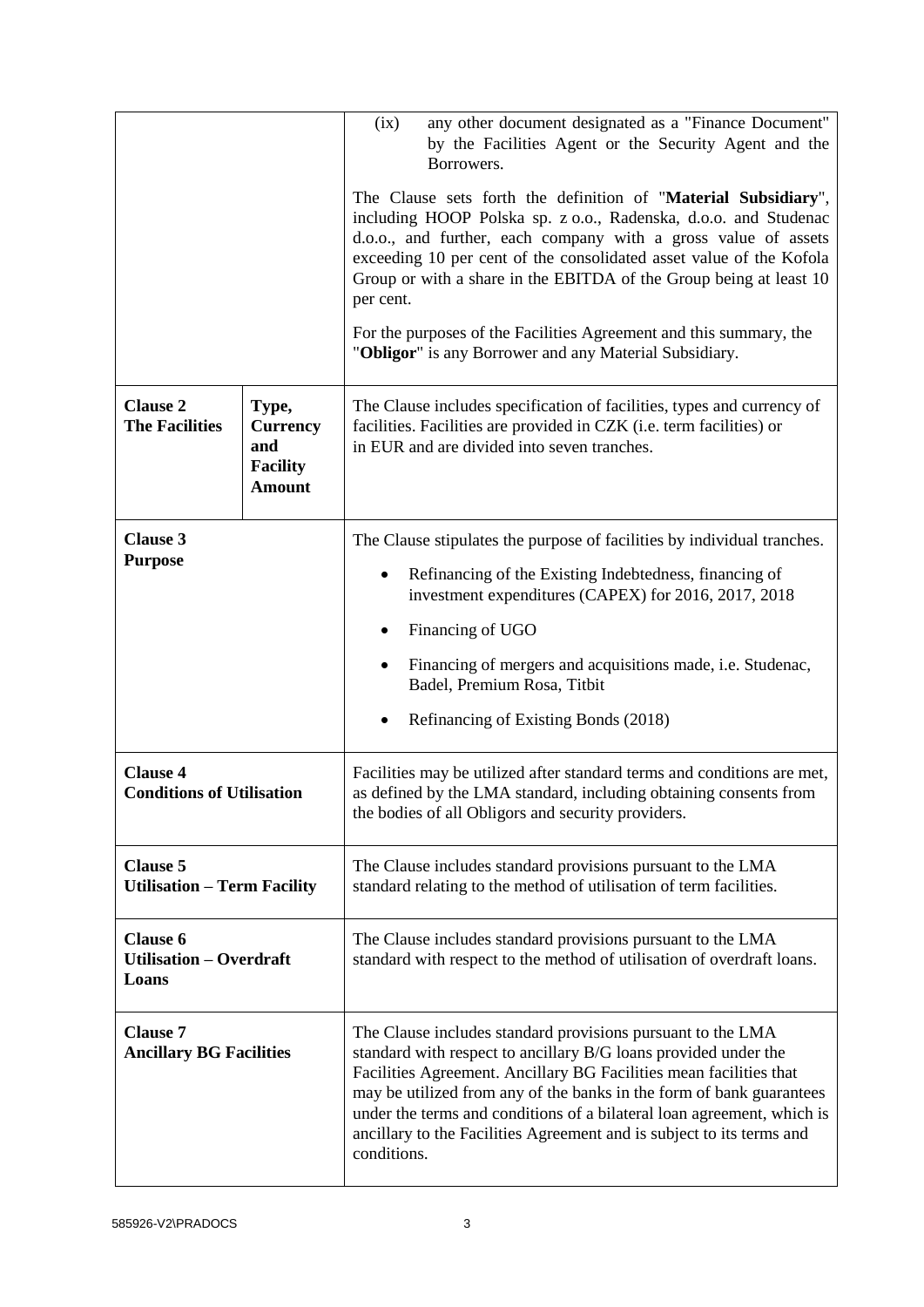| <b>Clause 8</b><br><b>Extension in relation to the</b><br><b>Multipurpose Facility</b> | The Clause provides for an automatic extension of availability of an<br>overdraft loan by 2 years on the basis of a unilateral notice by the<br>Borrower.                                                                                                                                                                                                     |
|----------------------------------------------------------------------------------------|---------------------------------------------------------------------------------------------------------------------------------------------------------------------------------------------------------------------------------------------------------------------------------------------------------------------------------------------------------------|
| <b>Clause 9</b><br><b>Repayment</b>                                                    | The interest and principal of the loans will be repaid subject to the<br>type of loan, either in a lump sum payment (i.e. balloon payment) or<br>quarterly in regular installments according to agreed payment<br>schedules (some by way of the balloon installment). Some loans may<br>be repaid fully or in part in the form of extraordinary installments. |
| <b>Clause 10</b><br><b>Prepayment and</b><br><b>Cancellation</b>                       | The Clause includes provisions concerning obligatory repayment in<br>the case of unlawfulness (if it becomes unlawful for any of the banks<br>to be a creditor pursuant to the Facilities Agreement), a change to<br>control without the consent of the creditors, and in other cases.                                                                        |
| <b>Clause 11</b><br><b>Interest</b>                                                    | The Clause includes standard provisions pursuant to the LMA<br>standard with respect to the calculation and payment of current<br>interest and default interest. An interest rate is calculated as a sum of<br>the margin of the relevant reference rate (i.e. PRIBOR for CZK loan<br>and EURIBOR for EUR loan).                                              |
| <b>Clause 12</b><br><b>Interest Periods</b>                                            | The Clause includes standard provisions pursuant to the LMA<br>standard with respect to the duration of interest periods.                                                                                                                                                                                                                                     |
| <b>Clause 13</b><br><b>Payments</b>                                                    | The Clause includes standard provisions pursuant to the LMA<br>standard with respect to the place, time, method and currency of<br>payments, prohibition of set-off of mutual receivables and disposition<br>with payments received.                                                                                                                          |
| <b>Clause 14</b><br><b>Market Disruption</b>                                           | The Clause includes standard provisions pursuant to the LMA<br>standard with respect to the procedure in case of a market disruption.                                                                                                                                                                                                                         |
| <b>Clause 15</b><br>Tax                                                                | The Clause includes standard provisions pursuant to the LMA<br>standard with respect to payment of taxes in connection with the<br>payments between the parties.                                                                                                                                                                                              |
| <b>Clause 16</b><br><b>Increased Cost</b>                                              | The Clause includes standard provisions pursuant to the LMA<br>standard with respect to compensation for increased costs incurred by<br>the banks in connection with loans.                                                                                                                                                                                   |
| <b>Clause 17</b><br><b>Mitigation</b>                                                  | The Clause includes standard provisions pursuant to the LMA<br>standard with respect to the duties of the banks to mitigate the impact<br>of certain circumstances (namely in connection with the increased<br>costs pursuant to the previous Clause) and costs related to such<br>conduct.                                                                   |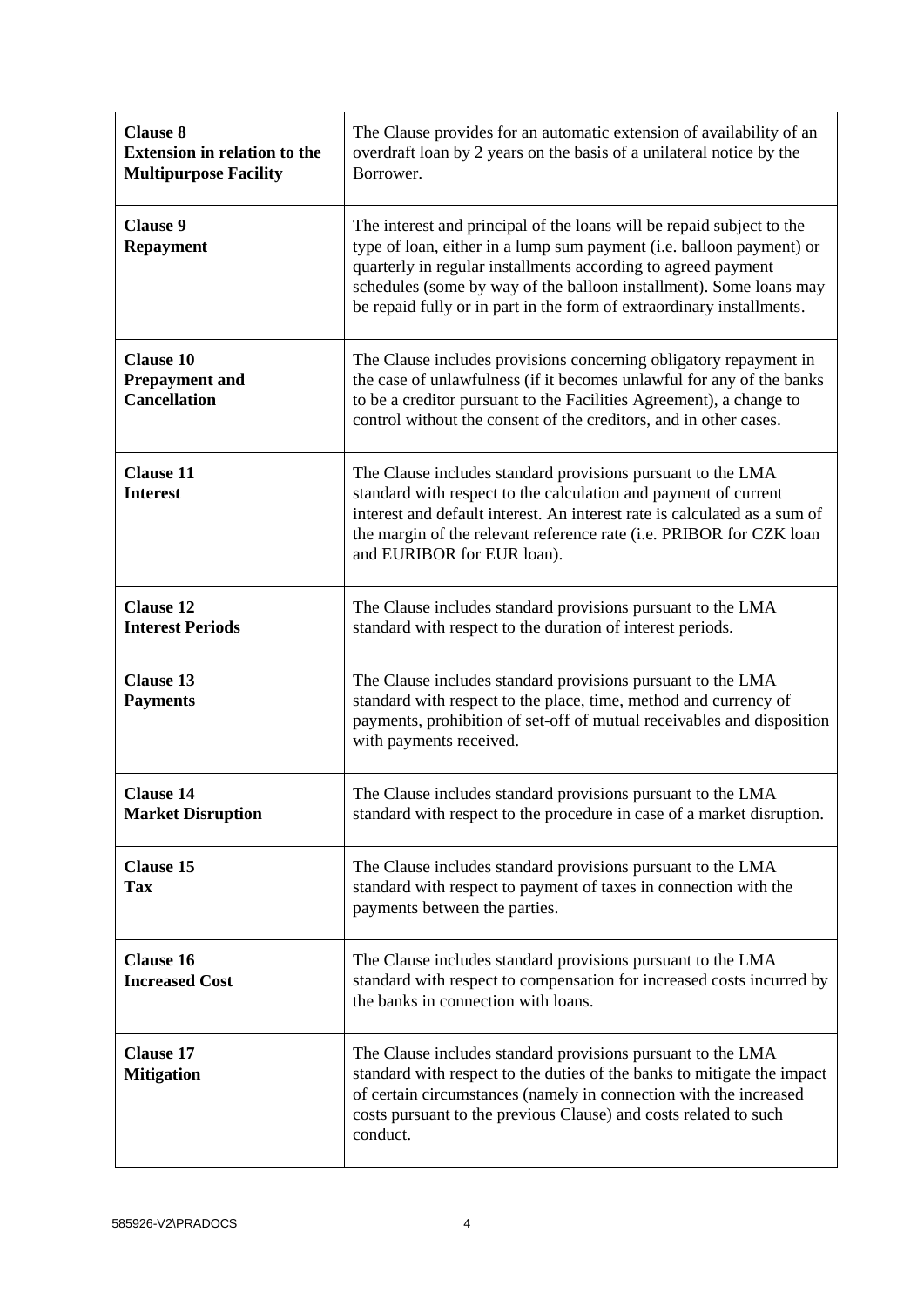| <b>Clause 18</b><br>Fees                                            | The Clause includes standard provisions pursuant to the LMA<br>standard with respect to fees to creditors, arranger, agent and security<br>agent.                                                                                                       |                                                                                                                                                                        |  |  |
|---------------------------------------------------------------------|---------------------------------------------------------------------------------------------------------------------------------------------------------------------------------------------------------------------------------------------------------|------------------------------------------------------------------------------------------------------------------------------------------------------------------------|--|--|
| <b>Clause 19</b><br><b>Indemnities and Break Costs</b>              | The Clause includes standard provisions pursuant to the LMA<br>standard with respect to compensation to banks, particularly with<br>respect to enforcement of loans or repayment on days other than at<br>the end of the interest period (Break Costs). |                                                                                                                                                                        |  |  |
| <b>Clause 20</b><br><b>Expenses</b>                                 | The Clause includes standard provisions pursuant to the LMA<br>standard with respect to compensation for expenses incurred by the<br>banks in connection with negotiation and preparation of the Finance<br>Documents and potential enforcement.        |                                                                                                                                                                        |  |  |
| <b>Clause 21</b><br>Set-off                                         | The Clause includes standard provisions pursuant to the LMA<br>standard with respect to the possibility of set-off between the parties<br>to the Facilities Agreement.                                                                                  |                                                                                                                                                                        |  |  |
| <b>Clause 22</b><br><b>Pro Rata Sharing</b>                         | The Clause includes standard provisions pursuant to the LMA<br>standard with respect to redistribution of payments received from<br>Borrowers and the impact of redistribution.                                                                         |                                                                                                                                                                        |  |  |
| <b>Clause 23</b><br><b>Representations and</b><br><b>Warranties</b> | The Clause includes standard provisions pursuant to the LMA<br>standard with respect to representations concerning the following<br>circumstances:                                                                                                      |                                                                                                                                                                        |  |  |
|                                                                     | (i)                                                                                                                                                                                                                                                     | existence of Borrowers, Obligors, security providers and<br>Material Subsidiaries;                                                                                     |  |  |
|                                                                     | (ii)                                                                                                                                                                                                                                                    | powers and authority of Obligors, security providers and<br>Material Subsidiaries to conclude documents and exercise<br>rights and duties under the Finance Documents; |  |  |
|                                                                     | (iii)                                                                                                                                                                                                                                                   | existence of necessary permissions and consents;                                                                                                                       |  |  |
|                                                                     | (iv)                                                                                                                                                                                                                                                    | validity and effectiveness of duties under the Finance<br>Documents;                                                                                                   |  |  |
|                                                                     | (v)                                                                                                                                                                                                                                                     | absence of conflict with laws, court or another decision,<br>founding documents or other documents or agreements;                                                      |  |  |
|                                                                     | (vi)                                                                                                                                                                                                                                                    | no default with respect to the Facilities Agreement;                                                                                                                   |  |  |
|                                                                     | (vii)                                                                                                                                                                                                                                                   | correctness and completeness of the Borrowers' Financial<br>Statements;                                                                                                |  |  |
|                                                                     | (viii)                                                                                                                                                                                                                                                  | no material adverse change to circumstances;                                                                                                                           |  |  |
|                                                                     | (ix)                                                                                                                                                                                                                                                    | no litigation or administrative proceedings;                                                                                                                           |  |  |
|                                                                     | (x)                                                                                                                                                                                                                                                     | correctness and completeness of information presented to                                                                                                               |  |  |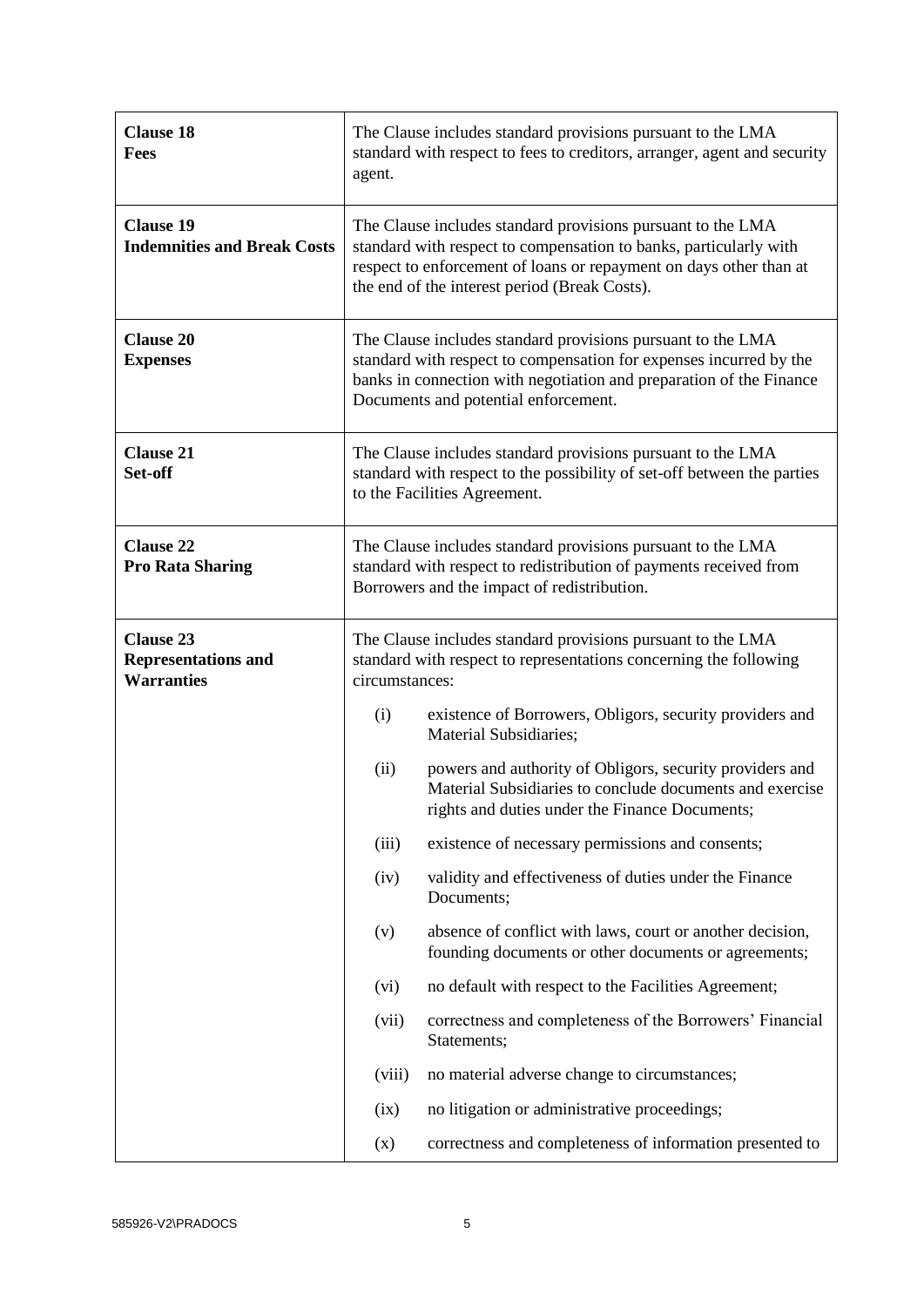|                                                     |                          | the banks;                                                                                                                                                                                                                                                                                                                                                                                                             |
|-----------------------------------------------------|--------------------------|------------------------------------------------------------------------------------------------------------------------------------------------------------------------------------------------------------------------------------------------------------------------------------------------------------------------------------------------------------------------------------------------------------------------|
|                                                     | $(x_i)$                  | necessity of registration and payment of registration fees<br>in connection with the Security Documents;                                                                                                                                                                                                                                                                                                               |
|                                                     | (xii)                    | no tax or similar arrears;                                                                                                                                                                                                                                                                                                                                                                                             |
|                                                     | (xiii)                   | no process immunity;                                                                                                                                                                                                                                                                                                                                                                                                   |
|                                                     | (xiv)                    | no insolvency proceedings;                                                                                                                                                                                                                                                                                                                                                                                             |
|                                                     | $\left( xy\right)$       | obtaining authorizations and consents from third parties;                                                                                                                                                                                                                                                                                                                                                              |
|                                                     | (xvi)                    | no default with respect to the tax duty;                                                                                                                                                                                                                                                                                                                                                                               |
|                                                     | (xvii)                   | no security other than established or permitted security;                                                                                                                                                                                                                                                                                                                                                              |
|                                                     |                          | (xviii) confirmation of <i>pari passu</i> discharging of receivables of<br>the Finance Parties;                                                                                                                                                                                                                                                                                                                        |
|                                                     | (xix)                    | existence of Financial Indebtedness;                                                                                                                                                                                                                                                                                                                                                                                   |
|                                                     | $(\mathbf{X}\mathbf{X})$ | compliance with environmental law;                                                                                                                                                                                                                                                                                                                                                                                     |
|                                                     | (xxi)                    | no claims under environmental law;                                                                                                                                                                                                                                                                                                                                                                                     |
|                                                     | (xxii)                   | legal title to the assets over which the security is<br>established;                                                                                                                                                                                                                                                                                                                                                   |
|                                                     |                          | (xxiii) legal title to intellectual property;                                                                                                                                                                                                                                                                                                                                                                          |
|                                                     |                          | (xxiv) confirmation of correctness of representations in other<br><b>Finance Documents;</b>                                                                                                                                                                                                                                                                                                                            |
|                                                     | (xxy)                    | validity of insurance;                                                                                                                                                                                                                                                                                                                                                                                                 |
|                                                     |                          | (xxvi) no dormant subsidiaries;                                                                                                                                                                                                                                                                                                                                                                                        |
|                                                     |                          | (xxvii) no sanctions;                                                                                                                                                                                                                                                                                                                                                                                                  |
|                                                     |                          | (xxviii) compliance with Anti-Corruption Law; and                                                                                                                                                                                                                                                                                                                                                                      |
|                                                     |                          | (xxix) choice of law.                                                                                                                                                                                                                                                                                                                                                                                                  |
| <b>Clause 24</b><br><b>Information Undertakings</b> | law.                     | The Clause includes standard provisions pursuant to the LMA<br>standard with respect to submission of the financial statements of the<br>Borrowers to the Facilities Agent, access to accounting books,<br>information necessary for know your customer checks and other<br>issues. This is, strictly, solely in cases where such provision of<br>information would not lead to a breach of applicable capital markets |
| <b>Clause 25</b><br><b>Security Documents</b>       | namely:                  | Obligations under the Facilities Agreement and related documents<br>are to be secured by, inter alia, assets of Kofola ČeskoSlovensko,                                                                                                                                                                                                                                                                                 |
|                                                     | (i)                      | the entire ownership interest of Kofola ČeskoSlovensko in                                                                                                                                                                                                                                                                                                                                                              |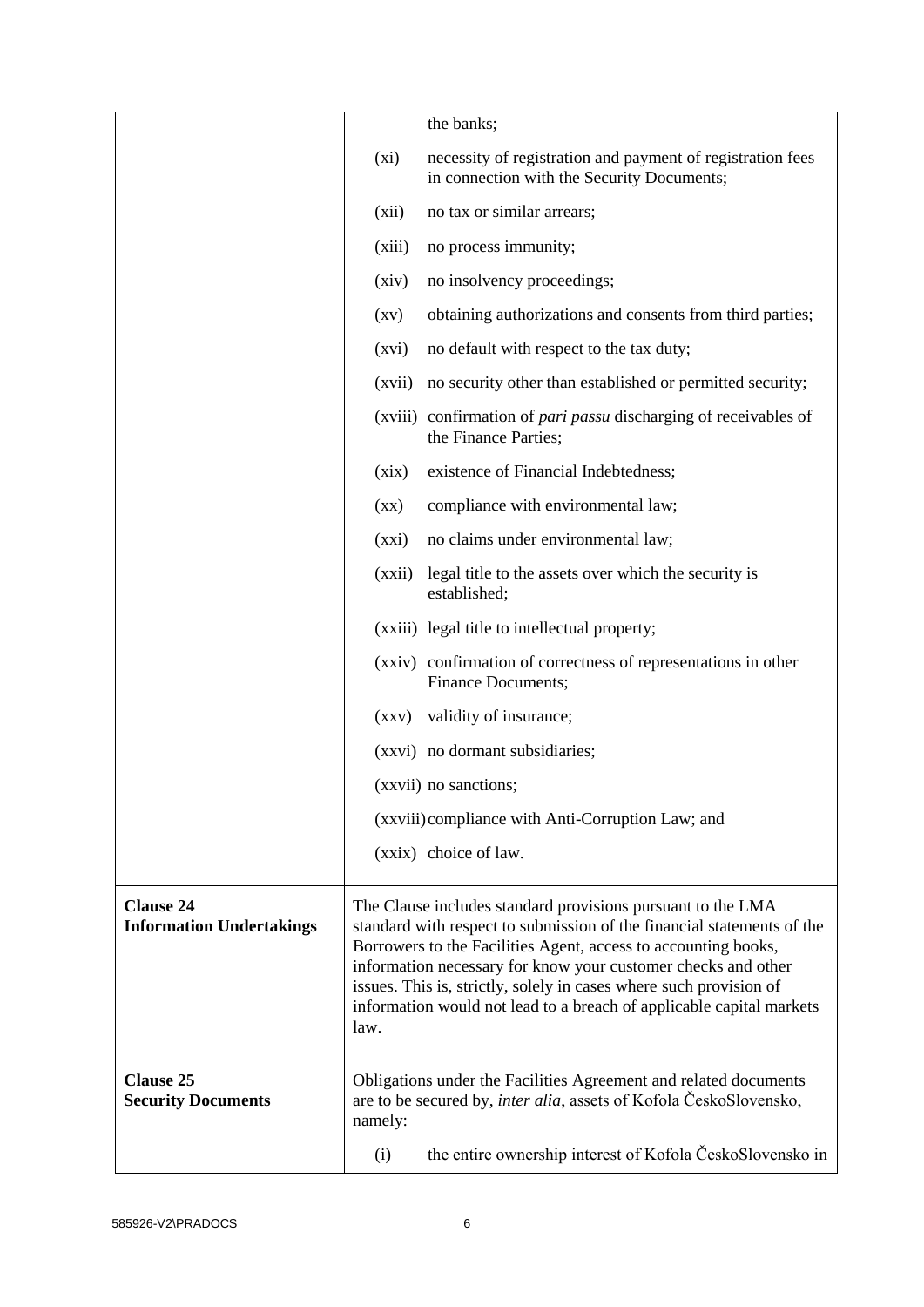|                 |    | Hoop Polska sp. z o.o.;                                                                                                                                                                                                                             |
|-----------------|----|-----------------------------------------------------------------------------------------------------------------------------------------------------------------------------------------------------------------------------------------------------|
| (ii)            |    | the entire ownership interest of Kofola ČeskoSlovensko in<br>Radenska, d.o.o.;                                                                                                                                                                      |
| (iii)           |    | the entire ownership interest of Kofola ČeskoSlovensko in<br>UGO trade s.r.o.;                                                                                                                                                                      |
| (iv)            |    | receivables from bank accounts; and                                                                                                                                                                                                                 |
| (v)             |    | receivables from insurance.                                                                                                                                                                                                                         |
| of the company. |    | Kofola ČeskoSlovensko will issue a blank promissory note as<br>security. Moreover, it will be prohibited to dispose of any trademarks                                                                                                               |
|                 |    | Under certain circumstances, an agreement on pledge may be<br>concluded with respect to receivables of Kofola ČeskoSlovensko<br>from the other companies of the Group and subordination of such<br>receivables arising under the Finance Documents. |
|                 |    | To secure obligations under the Facilities Agreement and related<br>documents, the following documents will be concluded:                                                                                                                           |
| (i)             |    | prior to the first Utilisation:                                                                                                                                                                                                                     |
|                 | a) | charge agreement regarding a portion of the shares<br>in Kofola ČeskoSlovensko owned by AETOS<br>corresponding to 56% of the registered capital of<br>the company;                                                                                  |
|                 | b) | charge agreement regarding shares in Kofola CZ;                                                                                                                                                                                                     |
|                 | c) | charge agreement regarding shares in Kofola SK;                                                                                                                                                                                                     |
|                 | d) | blank promissory notes issued by each Borrower<br>and each Material Subsidiary (including related<br>agreement on the right to fill in the promissory<br>note);                                                                                     |
|                 | e) | guarantees issued by each Material Subsidiary;                                                                                                                                                                                                      |
|                 | f) | charge agreements regarding subordinated<br>receivables from shareholders/participants or third<br>parties to each Borrower;                                                                                                                        |
|                 | g) | charge agreements regarding bank account<br>agreement receivables of each Borrower; and                                                                                                                                                             |
|                 | h) | charge agreements regarding insurance agreement<br>receivables of each Borrower;                                                                                                                                                                    |
| (ii)            |    | agreement on subordination of receivables of each<br>Borrower under any loans or credit facilities provided to<br>Borrowers by third parties (on an ongoing basis, if there<br>are the relevant loans and credit facilities);                       |
| (iii)           |    | subsequent Security Documents in the period after the                                                                                                                                                                                               |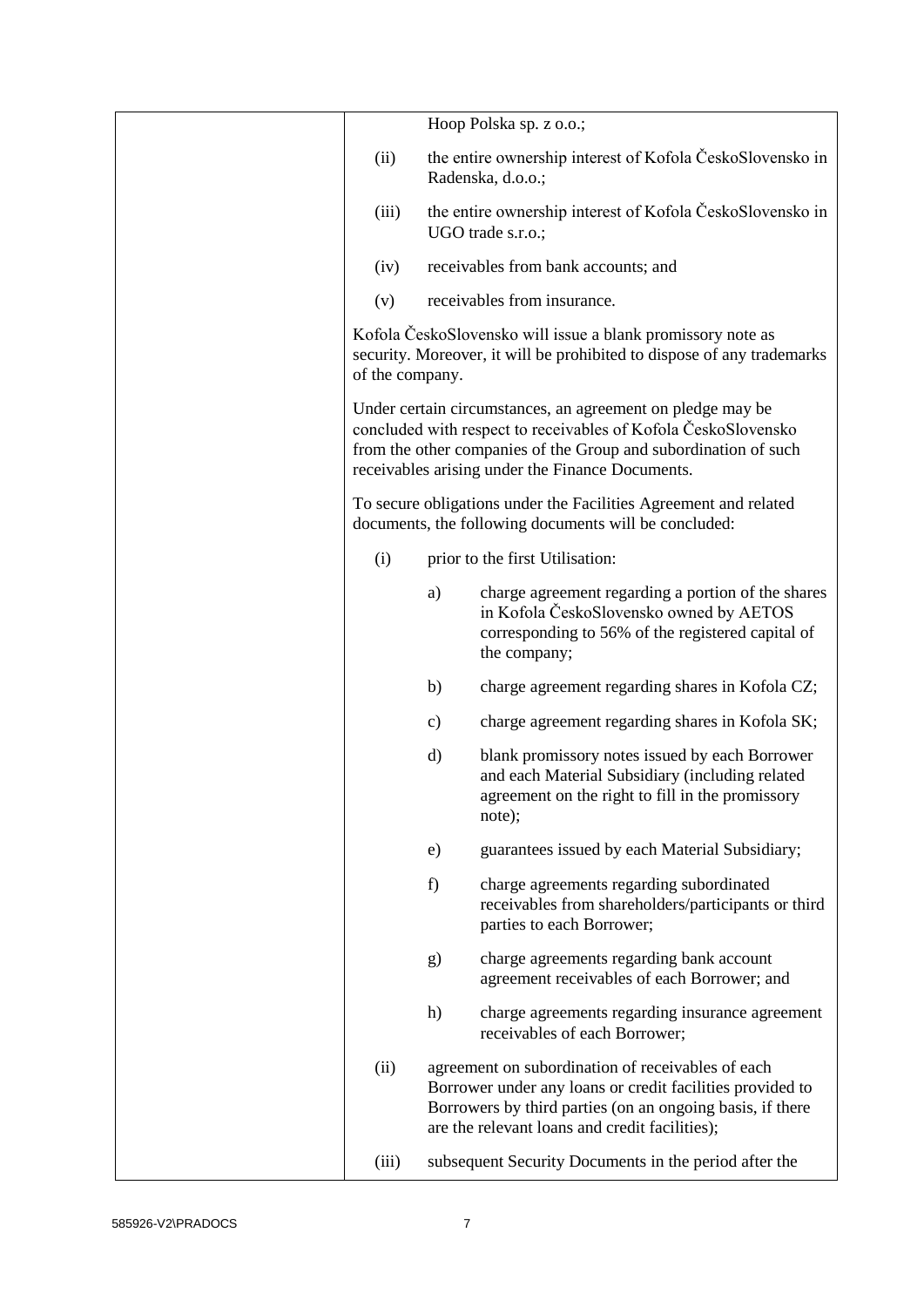|                                                |                                            |              | first Utilisation Date:                                                                                                                                            |  |
|------------------------------------------------|--------------------------------------------|--------------|--------------------------------------------------------------------------------------------------------------------------------------------------------------------|--|
|                                                |                                            | a)           | charge agreement regarding a portion of shares in<br>Kofola ČeskoSlovensko owned by AETOS<br>corresponding to 2% of the company's registered<br>capital;           |  |
|                                                |                                            | b)           | charge agreements regarding real estate, movables<br>and inventories of Kofola CZ located at its<br>enterprises in Mnichovo Hradiště and Krnov;                    |  |
|                                                |                                            | c)           | agreements on negative pledge with respect to the<br>trademarks owned by Kofola ČeskoSlovensko and<br>the Material Subsidiaries;                                   |  |
|                                                |                                            | d)           | charge agreements regarding selected movables,<br>inventories and real estate of Kofola SK;                                                                        |  |
|                                                |                                            | e)           | charge agreements regarding real estate, movables<br>and inventories of Radenska, d.o.o.;                                                                          |  |
|                                                |                                            | f)           | charge agreements regarding an ownership interest<br>in HOOP Polska sp. z o.o. owned by Kofola<br>ČeskoSlovensko;                                                  |  |
|                                                |                                            | g)           | charge agreements regarding an ownership interest<br>in Radenska, d.o.o. owned by Kofola<br>ČeskoSlovensko;                                                        |  |
|                                                |                                            | h)           | charge agreements regarding shares/ownership<br>interest in Studenac d.o.o. owned by Radenska,<br>$d.0.0$ .;                                                       |  |
|                                                |                                            | $\mathbf{i}$ | in case of acquisition of a new company, charge<br>agreements regarding such acquired<br>shares/ownership interest and material assets of<br>the acquired company; |  |
|                                                |                                            | j)           | under certain conditions, charge agreements<br>regarding new assets; and                                                                                           |  |
|                                                |                                            | $\bf k)$     | guarantees issued by any company that will<br>become a Material Subsidiary.                                                                                        |  |
| <b>Clause 26</b><br><b>Financial Covenants</b> |                                            |              | A duty to maintain financial parameters (i.e. Leverage Ratio, Debt<br>Service Cover Ratio, CAPEX) is stipulated.                                                   |  |
| <b>Clause 27</b>                               |                                            |              | The Clause includes standard covenants under the LMA, including:                                                                                                   |  |
| <b>General Obligations</b>                     | keeping and preservation of assets;<br>(i) |              |                                                                                                                                                                    |  |
|                                                | (ii)                                       |              | keeping accounting books in compliance with the GAAP<br>and applicable rules;                                                                                      |  |
|                                                | (iii)                                      |              | duties regarding legal status of the Borrowers;                                                                                                                    |  |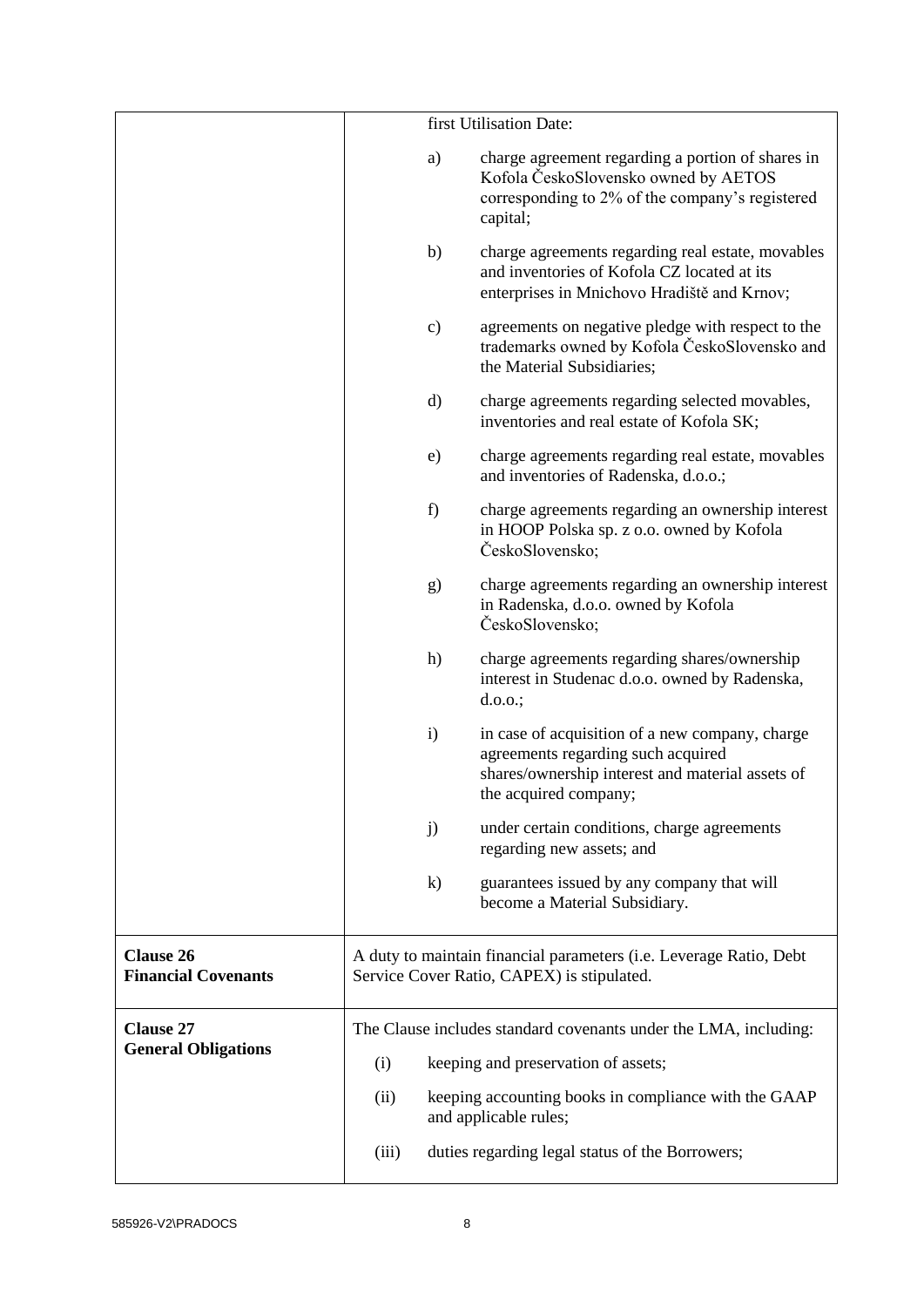|                                              | (iv)                     | duties regarding compliance with environmental law;                                                        |
|----------------------------------------------|--------------------------|------------------------------------------------------------------------------------------------------------|
|                                              | (v)                      | maintenance of insurance;                                                                                  |
|                                              | (vi)                     | maintenance of ranking of receivables of the Finance<br>Parties;                                           |
|                                              | (vii)                    | tax payment;                                                                                               |
|                                              | (viii)                   | hedging;                                                                                                   |
|                                              | (ix)                     | duties regarding management members;                                                                       |
|                                              | (x)                      | definition of the main interest center;                                                                    |
|                                              | $(x_i)$                  | prohibitions regarding loans or facilities to third parties;                                               |
|                                              | (xii)                    | financial indebtedness;                                                                                    |
|                                              | (xiii)                   | negative pledge;                                                                                           |
|                                              | (xiv)                    | prohibition of certain ways of disposal of assets;                                                         |
|                                              | $\left( xy\right)$       | prohibition of intragroup transactions;                                                                    |
|                                              | (xvi)                    | prohibition of mergers;                                                                                    |
|                                              | (xvii)                   | prohibition of certain changes to the registered capital;                                                  |
|                                              |                          | (xviii) prohibition of change to the scope of business;                                                    |
|                                              | (xix)                    | prohibition of acquisitions or establishment of companies<br>without the consent of the agent;             |
|                                              | $(\mathbf{X}\mathbf{X})$ | prohibition of conclusion of certain types of agreements;                                                  |
|                                              | (xxi)                    | prohibition of distribution of dividends and other<br>payments (save for permitted distributions);         |
|                                              |                          | (xxii) duty to use the loan for the defined purpose; and                                                   |
|                                              |                          | (xxiii) compliance with anti-corruption rules.                                                             |
| <b>Clause 28</b><br><b>Events of Default</b> | LMA standard:            | The Clause sets forth the following events of default pursuant to the                                      |
|                                              | (i)                      | non-payment of the amount due under the Finance<br>documents, by the Obligor;                              |
|                                              | (ii)                     | breach of other obligations by the Obligor or the security<br>provider;                                    |
|                                              | (iii)                    | untrue representation under the Finance Documents;                                                         |
|                                              | (iv)                     | cross-default;                                                                                             |
|                                              | (v)                      | some facts relating to the insolvency of the Obligor, any<br>member of the Group or the security provider; |
|                                              | (vi)                     | transformation of the Obligor or any member of the                                                         |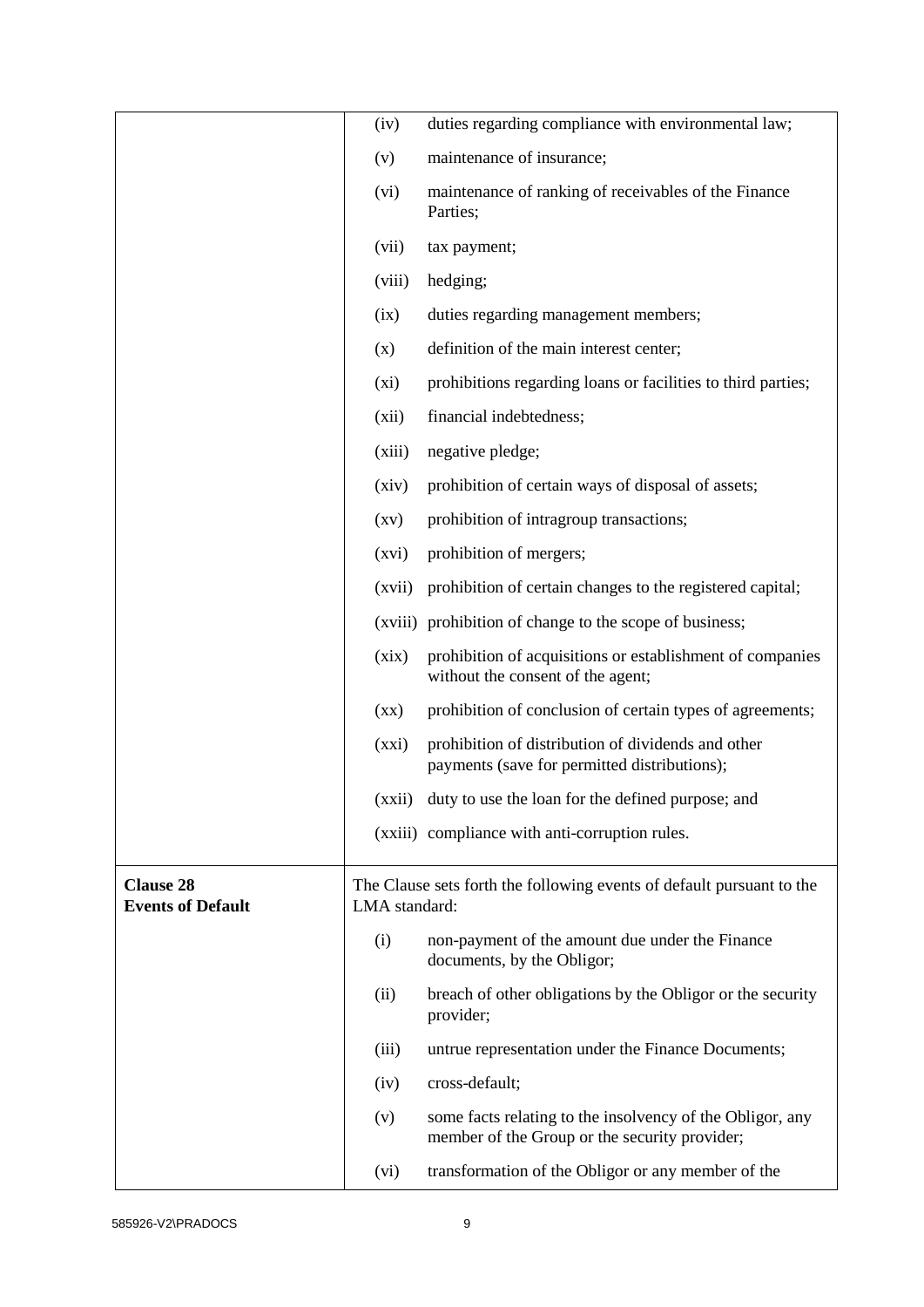|                                           |                    | Group;                                                                                                                                                                                                                                                                                                                                                                                                                                                                                                                                                                                             |
|-------------------------------------------|--------------------|----------------------------------------------------------------------------------------------------------------------------------------------------------------------------------------------------------------------------------------------------------------------------------------------------------------------------------------------------------------------------------------------------------------------------------------------------------------------------------------------------------------------------------------------------------------------------------------------------|
|                                           | (vii)              | issuance of certain decisions relating to the disposition of<br>a material part of the assets;                                                                                                                                                                                                                                                                                                                                                                                                                                                                                                     |
|                                           | (viii)             | non payment of taxes;                                                                                                                                                                                                                                                                                                                                                                                                                                                                                                                                                                              |
|                                           | (ix)               | unlawfulness of the exercise of obligations of the Obligor<br>or any member of the Group under the Finance<br>Documents;                                                                                                                                                                                                                                                                                                                                                                                                                                                                           |
|                                           | (x)                | invalidity or ineffectiveness of a Finance Document or<br>contesting its validity or effectiveness;                                                                                                                                                                                                                                                                                                                                                                                                                                                                                                |
|                                           | $(x_i)$            | transaction security ceases to be effective, binding or<br>enforceable;                                                                                                                                                                                                                                                                                                                                                                                                                                                                                                                            |
|                                           | (xii)              | inclusion of the security provider, Obligor or a member of<br>the Group in a list of sanctions maintained by the<br>European Union, the United States of America or the<br>United Nations Organization;                                                                                                                                                                                                                                                                                                                                                                                            |
|                                           | (xiii)             | repudiation of performance of duties under the Finance<br>Documents by the Obligor or any member of the Group;                                                                                                                                                                                                                                                                                                                                                                                                                                                                                     |
|                                           | (xiv)              | cessation of business of the Obligor or a member of the<br>Group or suspension of the relevant business license;                                                                                                                                                                                                                                                                                                                                                                                                                                                                                   |
|                                           | $\left( xy\right)$ | any event which, in the Facilities Agent's opinion, has<br>material adverse effect;                                                                                                                                                                                                                                                                                                                                                                                                                                                                                                                |
|                                           | (xvi)              | decision on a breach of duties or commitment of a<br>criminal act by the Obligor or a member of the Group, or<br>commencement of proceedings which could have a<br>material adverse effect;                                                                                                                                                                                                                                                                                                                                                                                                        |
|                                           | (xvii)             | auditor's report including a qualified opinion regarding<br>any audited financial statements of the Obligor or a<br>Material Subsidiary.                                                                                                                                                                                                                                                                                                                                                                                                                                                           |
|                                           |                    | When an Event of Default occurs, the Facilities Agent is authorized<br>to notify the Borrower that the Lenders' obligations to make<br>available funds to the Borrowers cease to exist entirely or in part,<br>declare all amounts under the Finance Documents, that the<br>Borrowers shall provide cash cover for any issued bank guarantees<br>and the Finance Parties will not make any further payments from the<br>bank accounts they keep for the Borrowers. The Facilities Agent may<br>further exercise all rights under the Finance Documents (including<br>the enforcement of security). |
| <b>Clause 29</b><br><b>Security Agent</b> |                    | The Clause includes standard provisions pursuant to the LMA<br>standard with respect to the role of the Security Agent who maintains<br>and administers security for the other creditors.                                                                                                                                                                                                                                                                                                                                                                                                          |
| <b>Clause 30</b>                          |                    | The Clause includes standard provisions pursuant to the LMA                                                                                                                                                                                                                                                                                                                                                                                                                                                                                                                                        |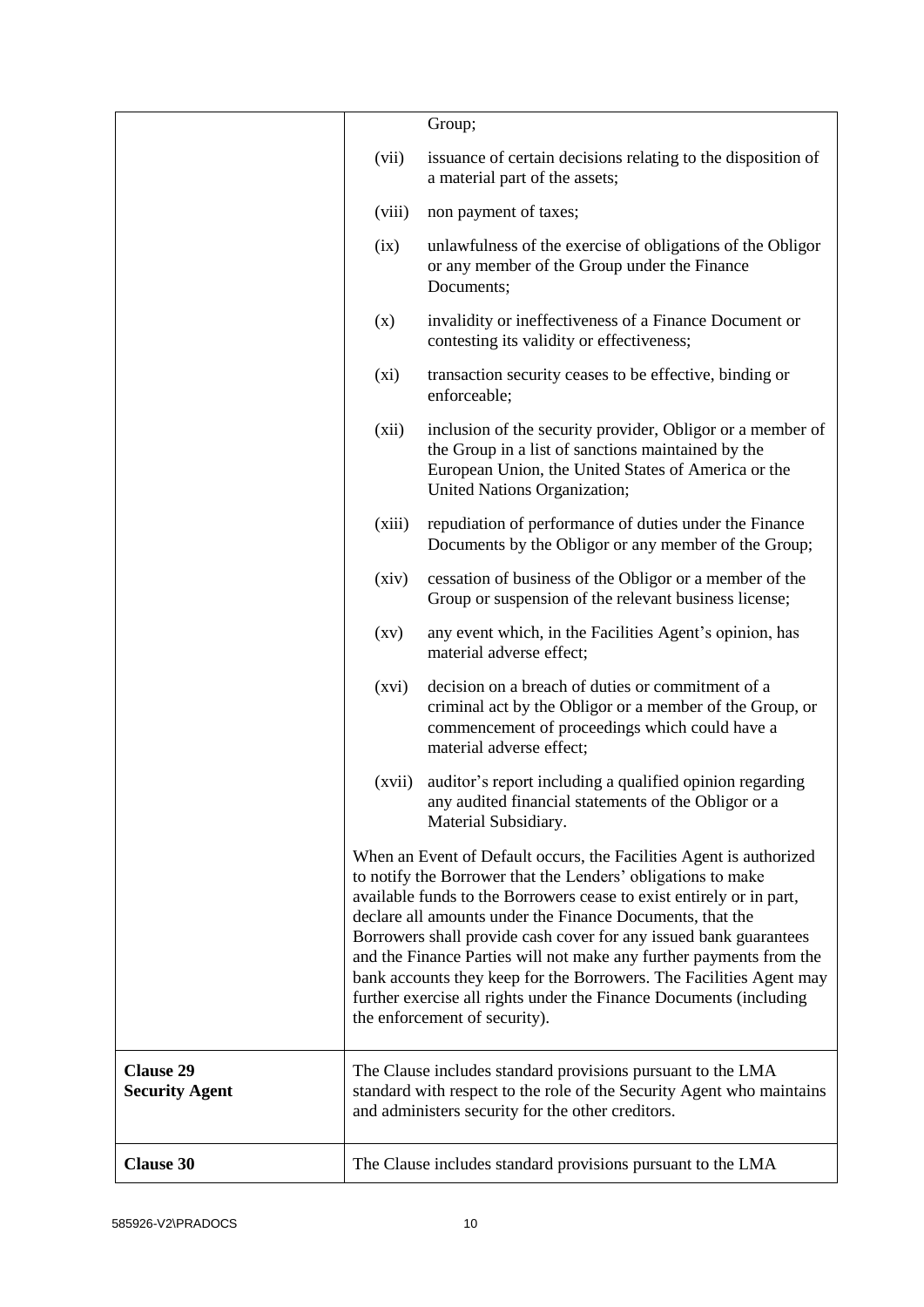| <b>Administrative Parties</b>                                                   | standard with respect to the role of the Facilities Agent as the<br>representative of the other creditors.                                                                                                                              |
|---------------------------------------------------------------------------------|-----------------------------------------------------------------------------------------------------------------------------------------------------------------------------------------------------------------------------------------|
| <b>Clause 31</b><br><b>Amendments and Waivers</b>                               | The Clause includes standard provisions pursuant to the LMA<br>standard with respect to consents with the conclusion of the Finance<br>Documents, amendments thereto or waiver of rights or similar<br>matters.                         |
| <b>Clause 32</b><br><b>Changes to the Parties</b>                               | The Clause includes standard provisions pursuant to the LMA<br>standard with respect to assignment of rights and duties by<br>Borrowers and lenders, assignment of receivables or take-over of<br>debt.                                 |
| <b>Clause 33</b><br><b>Disclosure of Information</b>                            | The Clause includes standard provisions pursuant to the LMA<br>standard with respect to confidentiality of information relating to the<br>Facilities Agreement and the Finance Documents.                                               |
| <b>Clause 34</b><br><b>Conduct of Business by the</b><br><b>Finance Parties</b> | The Clause includes standard provisions pursuant to the LMA<br>standard with respect to transacting business between banks and the<br>borrower outside the Facilities Agreement.                                                        |
| <b>Clause 35</b><br><b>Notices</b>                                              | The Clause includes standard provisions pursuant to the LMA<br>standard with respect to delivery and notifications of information<br>based on the Finance Documents.                                                                    |
| <b>Clause 36</b><br>Language                                                    | The Clause stipulates the English or Czech language of the Finance<br>Documents.                                                                                                                                                        |
| <b>Clause 37</b><br><b>Calculations and Certificates</b>                        | The Clause includes standard provisions pursuant to the LMA<br>standard stipulating rules with respect to calculations and proving of<br>facts between the parties.                                                                     |
| <b>Clause 38</b><br><b>Governing Law</b>                                        | The governing law of the Facilities Agreement is Czech law.                                                                                                                                                                             |
| <b>Clause 39</b><br><b>Dispute Resolution</b>                                   | The Clause defines the powers of the Czech courts to decide disputes<br>under the Facilities Agreement.                                                                                                                                 |
| <b>Clause 40</b><br><b>Miscellaneous</b>                                        | The Clause includes usual final provisions, for instance, it excludes<br>selected provisions of the Civil Code, regulates the right to<br>compensation for damage or the limitation period of rights under the<br>Facilities Agreement. |
| <b>Clause 41</b><br><b>Partial Invalidity</b>                                   | The Clause limits the consequences of invalidity of certain provision<br>only to that affected provision, with the other provisions of the                                                                                              |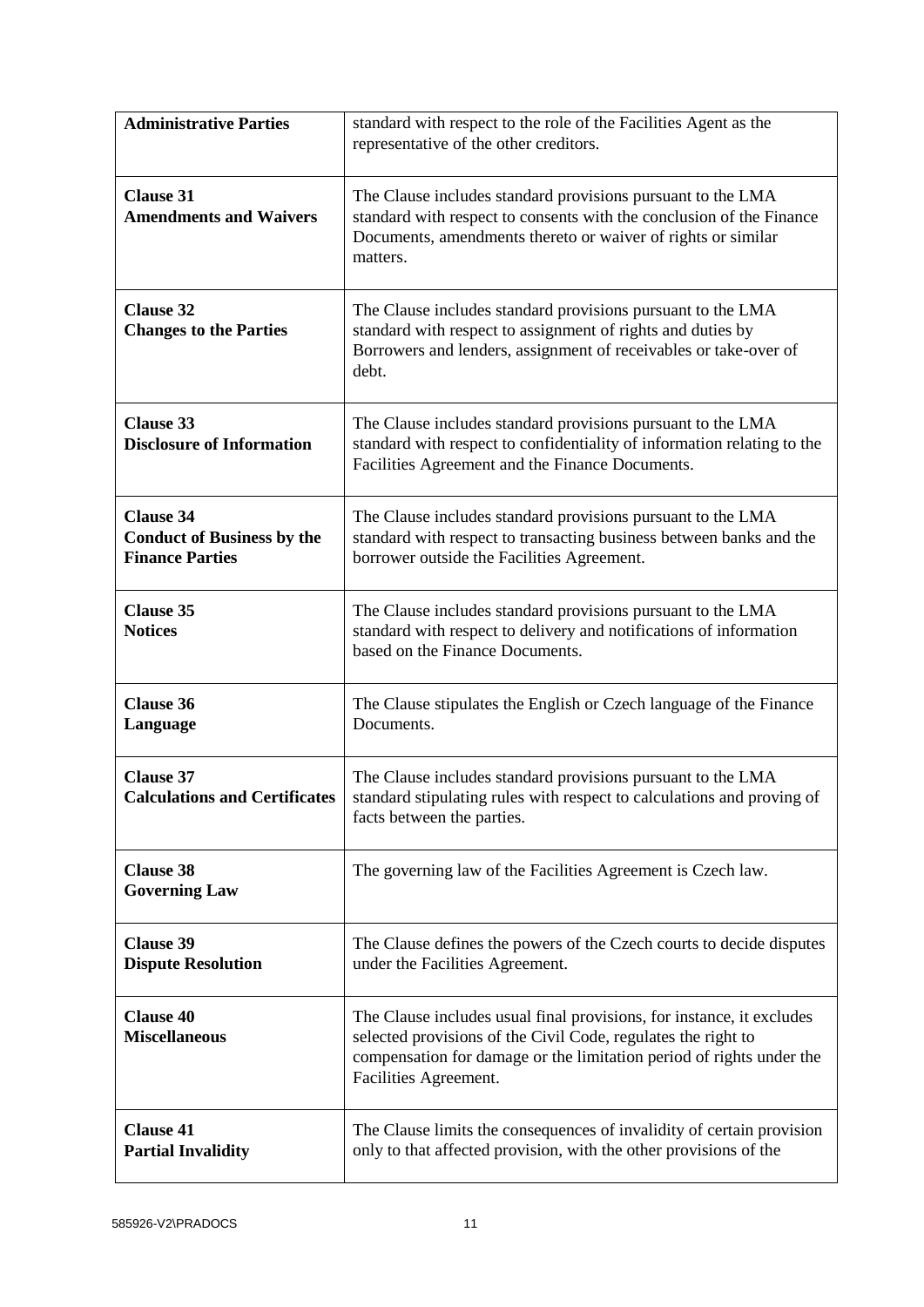|                                                                                  | Facilities Agreement remaining unaffected.                                                                                                             |
|----------------------------------------------------------------------------------|--------------------------------------------------------------------------------------------------------------------------------------------------------|
| <b>Clause 42</b><br><b>Remedies and Waivers</b>                                  | The Clause includes standard provisions pursuant to the LMA<br>standard as to the impact of not exercising certain rights by the<br>contractual party. |
| <b>Clause 43</b><br><b>Exclusion of Liability for</b><br><b>Providing Advice</b> | A specific provision excluding liability of banks for any damage<br>caused by information or advice, as defined by the Civil Code.                     |
| <b>Clause 44</b><br><b>Counterparts</b>                                          | The Clause sets forth the relevant number of counterparts of the<br>Facilities Agreement.                                                              |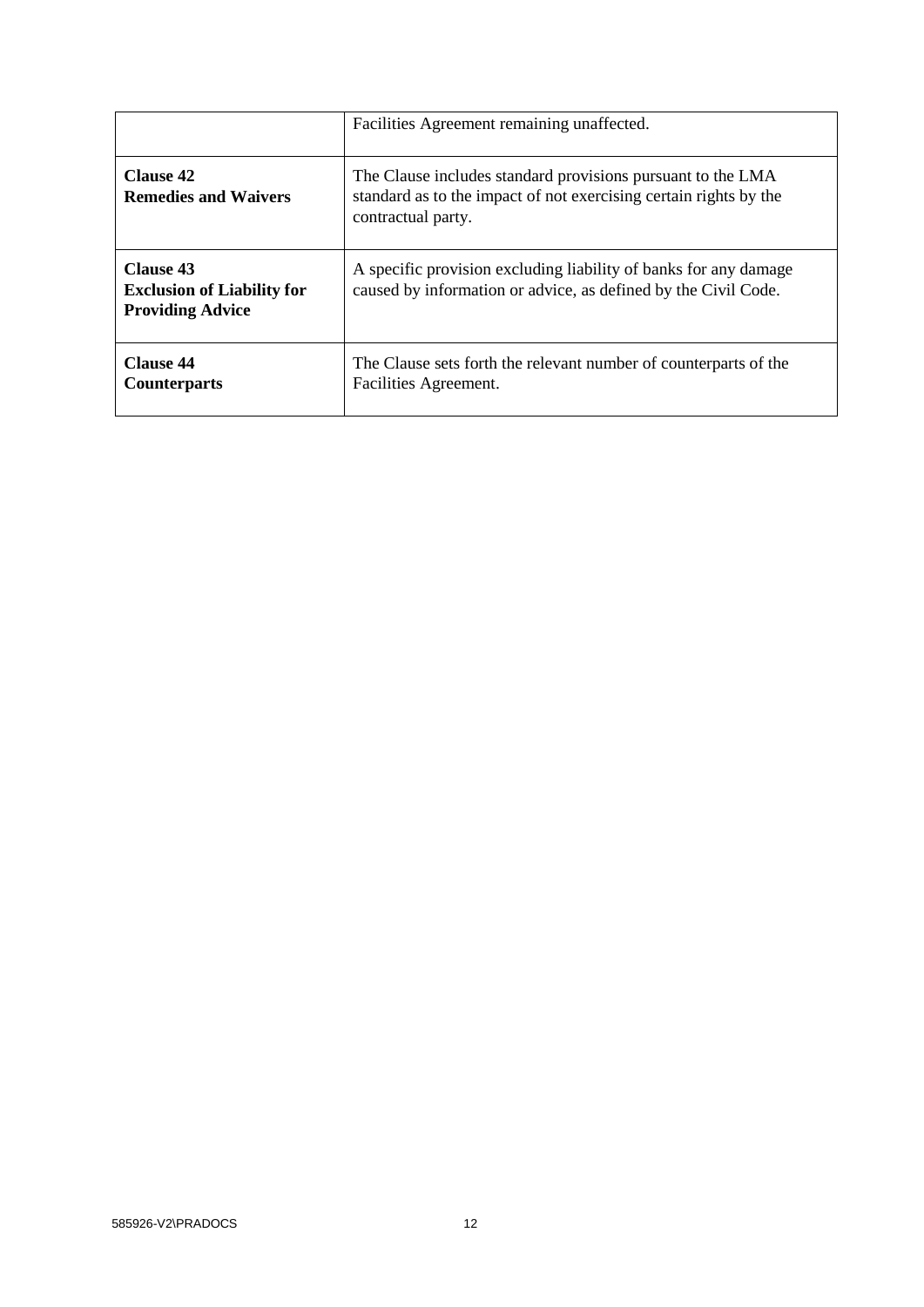### **SUMMARY OF TERMS AND CONDITIONS OF AGREEMENT ON PLEDGE OVER OWNERSHIP INTEREST IN UGO TRADE S.R.O.**

The Agreement on Pledge over Ownership Interest in **UGO trade s.r.o.**, a company established and existing under the laws of the Czech Republic, with its registered office at Za Drahou 165/1, Pod Bezručovým vrchem, 794 01 Krnov, identification number 277 72 659, entered in the Commercial Register maintained by the Ostrava Commercial Court, Section C, File 41473 ("**Company**"), provides for standard terms of an agreement on pledge over an ownership interest in a limited liability company.

| Parties to the<br><b>Agreement</b>                                                   | Pledgor | Kofola ČeskoSlovensko a.s., a joint stock company established<br>and existing under the laws of the Czech Republic, with its<br>registered office at Nad Porubkou 2278/31a, Poruba, 708 00<br>Ostrava, Czech Republic, identification number 242 61 980,<br>entered in the Commercial Register maintained by the Ostrava<br>Commercial Court, Section B, File 10735.                                                                                                                                     |
|--------------------------------------------------------------------------------------|---------|----------------------------------------------------------------------------------------------------------------------------------------------------------------------------------------------------------------------------------------------------------------------------------------------------------------------------------------------------------------------------------------------------------------------------------------------------------------------------------------------------------|
|                                                                                      | Pledgee | Česká spořitelna, a.s., a joint stock company established and<br>existing under the laws of the Czech Republic, with its registered<br>office at Olbrachtova 1929/62, 140 00 Praha 4, Czech Republic,<br>identification number 452 44 782, entered in the Commercial<br>Register maintained by the Municipal Court in Prague, Section B,<br>File 1171.                                                                                                                                                   |
| <b>Secured Debts</b>                                                                 |         | Secured are all debts to be paid to the Pledgee by the Pledgor, the<br>Czech company Kofola a.s., the Slovak company Kofola a.s., the<br>Company, HOOP Polska Sp. z o.o., Radenska, d.o.o., Studenac<br>d.o.o. under or in connection with the Finance Documents, which<br>arise no later than on the 18 <sup>th</sup> anniversary of the conclusion of the<br>pledge agreement, and the maximum total principal of these debts<br>shall not exceed in any currency the amount of CZK<br>10,652,500,000. |
| <b>Right of Pledge, Negative</b><br><b>Pledge and Disposal</b><br><b>Prohibition</b> |         | The agreement establishes right of pledge to Pledgor's 90%<br>ownership interest in the Company and the negative pledge and<br>prohibition of disposal, which are established as separate rights in<br>rem.                                                                                                                                                                                                                                                                                              |
|                                                                                      |         | These rights in rem are established by an entry in the Commercial<br>Register.                                                                                                                                                                                                                                                                                                                                                                                                                           |
| <b>Enforcement</b>                                                                   |         | Agreement allows for a private sale, transfer of the pledge to<br>Pledgee, sale in a public auction or in another manner permissible<br>under the applicable regulations.                                                                                                                                                                                                                                                                                                                                |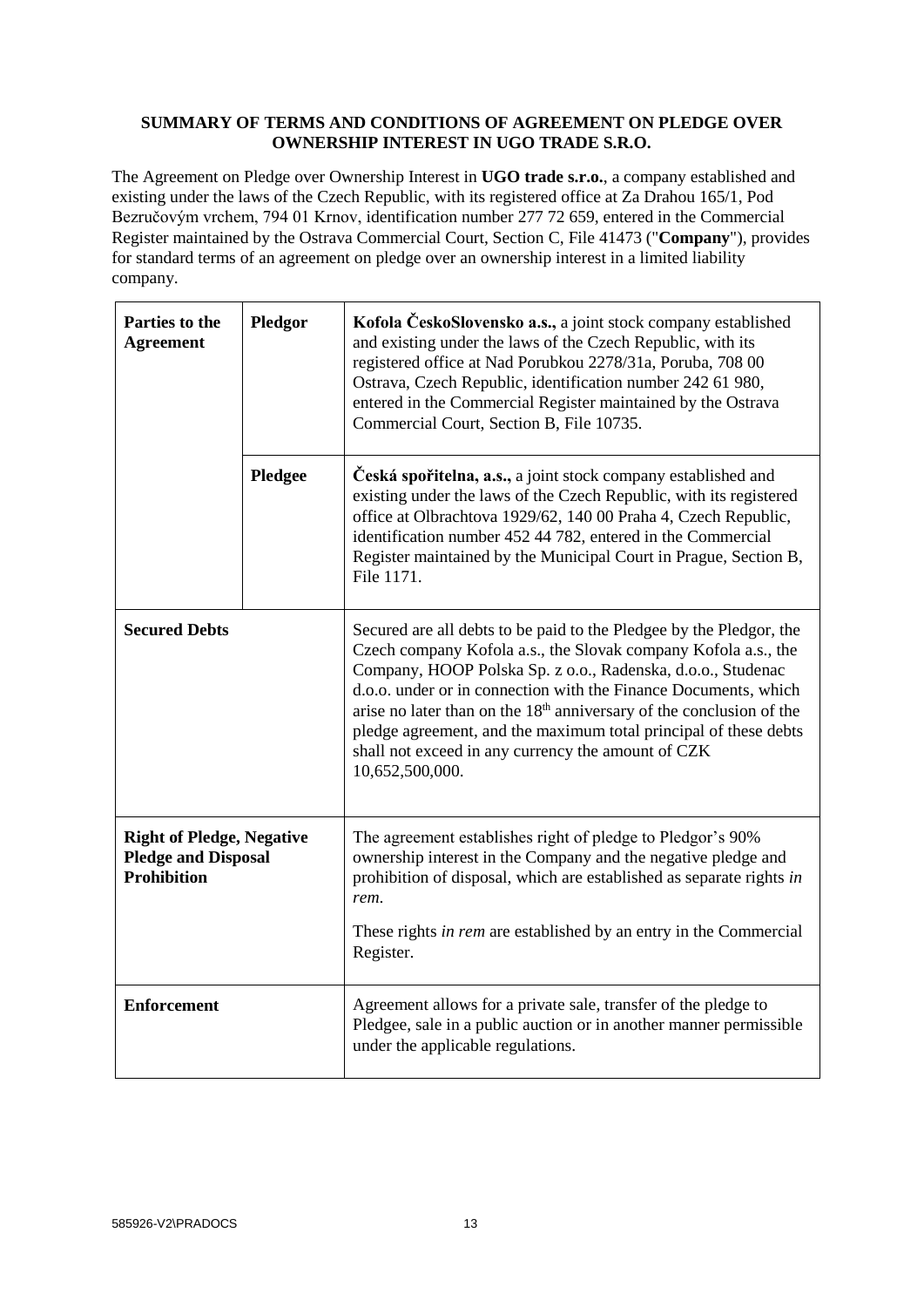| <b>Further provisions</b> | The agreement includes standard provisions of an agreement on<br>pledge over an ownership interest in a limited liability company,<br>including representations and obligations, further assurances,            |
|---------------------------|-----------------------------------------------------------------------------------------------------------------------------------------------------------------------------------------------------------------|
|                           | protection of right of pledge, use of proceeds, assignment and set-<br>off options, limitations of compensation for damage, severability,<br>relation to other Finance documents, notices made according to the |
|                           | pledge agreement, and determination of governing law.                                                                                                                                                           |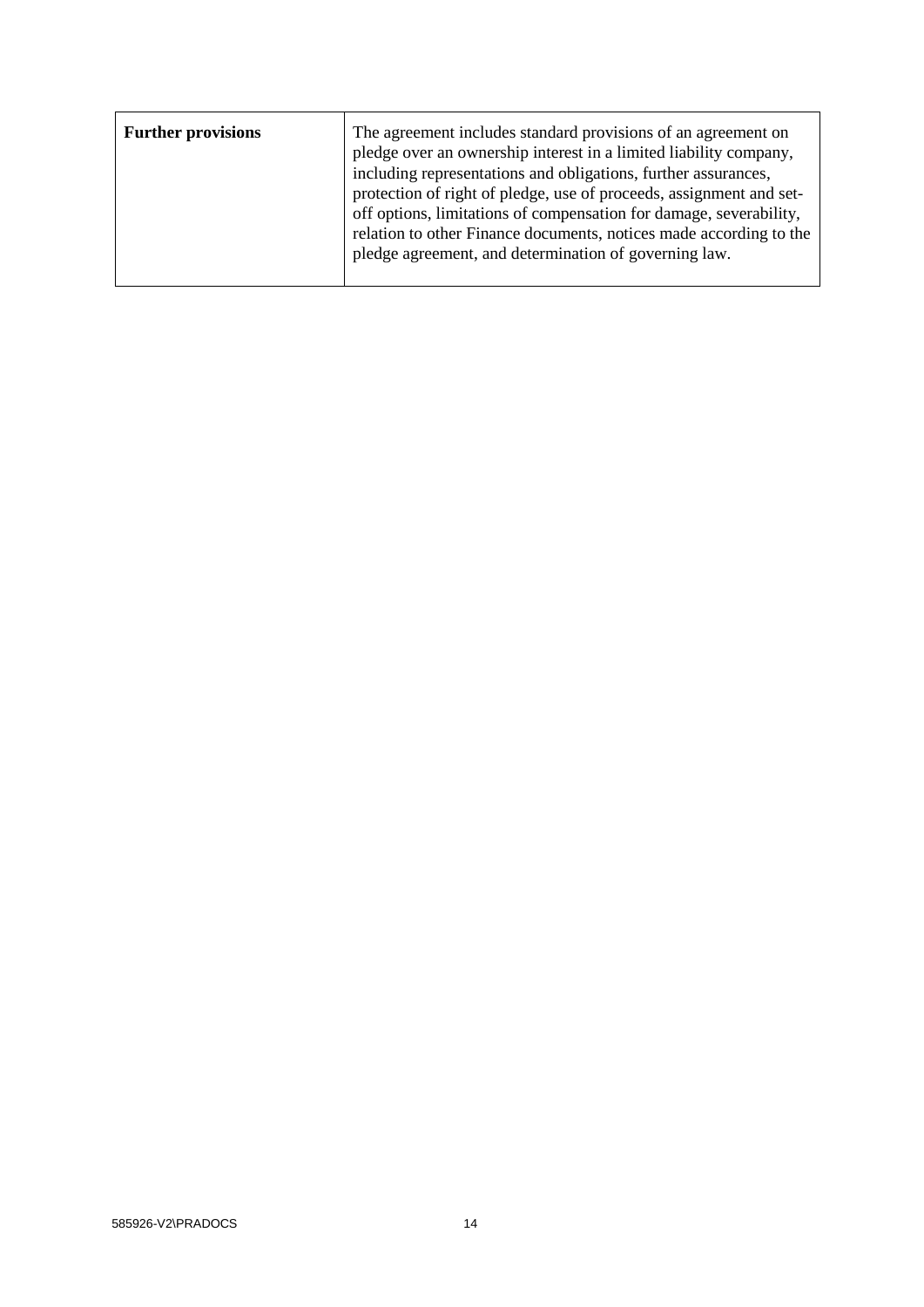# **SUMMARY OF TERMS AND CONDITIONS OF AGREEMENT ON PLEDGE OVER SHARES IN KOFOLA A.S.**

The Agreement on Pledge over Shares in **Kofola a.s.**, a joint stock company established and existing under the laws of the Czech Republic, with its registered office at Za Drahou 165/1, Pod Bezručovým vrchem, 794 01 Krnov, Czech Republic, identification number 277 67 680, entered in the Commercial Register maintained by the Ostrava Commercial Court, Section B, File 3021 ("**Company**"), provides for standard terms and conditions of an agreement on pledge over shares.

| Parties to the<br><b>Agreement</b>                                                   | Pledgor | Kofola ČeskoSlovensko a.s., a joint stock company established<br>and existing under the laws of the Czech Republic, with its<br>registered office at Nad Porubkou 2278/31a, Poruba, 708 00<br>Ostrava, Czech Republic, identification number 242 61 980,<br>entered in the Commercial Register maintained by the Ostrava<br>Commercial Court, Section B, File 10735.                                                                                                                 |
|--------------------------------------------------------------------------------------|---------|--------------------------------------------------------------------------------------------------------------------------------------------------------------------------------------------------------------------------------------------------------------------------------------------------------------------------------------------------------------------------------------------------------------------------------------------------------------------------------------|
|                                                                                      | Pledgee | Česká spořitelna, a.s., a joint stock company established and<br>existing under the laws of the Czech Republic, with its registered<br>office at Olbrachtova 1929/62, 140 00 Praha 4, Czech Republic,<br>identification number 452 44 782, entered in the Commercial<br>Register maintained by the Municipal Court in Prague, Section B,<br>File 1171.                                                                                                                               |
| <b>Secured Debts</b>                                                                 |         | Secured are all debts to be paid to the Pledgee by the Pledgor, the<br>Company, Slovak company Kofola a.s., UGO trade s.r.o., HOOP<br>Polska Sp. z o.o., Radenska, d.o.o., Studenac d.o.o. under or in<br>connection with the Finance Documents, which arise no later than<br>on the 18 <sup>th</sup> anniversary of the conclusion of the pledge agreement,<br>and the maximum total principal of these debts shall not exceed in<br>any currency the amount of CZK 10,652,500,000. |
| <b>Right of Pledge, Negative</b><br><b>Pledge and Disposal</b><br><b>Prohibition</b> |         | Agreement establishes right of pledge to Pledgor's 1,343<br>registered ordinary shares, nominal value CZK 200,000 each, and<br>53 registered ordinary shares, nominal value CZK 100 each, in the<br>Company, the negative pledge and prohibition of disposal, which<br>are established as separate rights in rem.<br>These rights in rem are established when the shares are handed<br>over to Pledgee.                                                                              |
| <b>Enforcement</b>                                                                   |         | The agreement allows for a private sale, transfer of pledge to<br>Pledgee, sale in a public auction or in another manner permissible<br>under the applicable regulations.                                                                                                                                                                                                                                                                                                            |
| <b>Further Provisions</b>                                                            |         | The agreement includes standard provisions of an agreement on<br>pledge over shares, including provisions concerning dividends and<br>exercise of voting rights, including representations and<br>obligations, further assurances, protection of right of pledge, use<br>of proceeds, assignment and set-off options, limitations of<br>compensation for damage, severability, relation to other Finance                                                                             |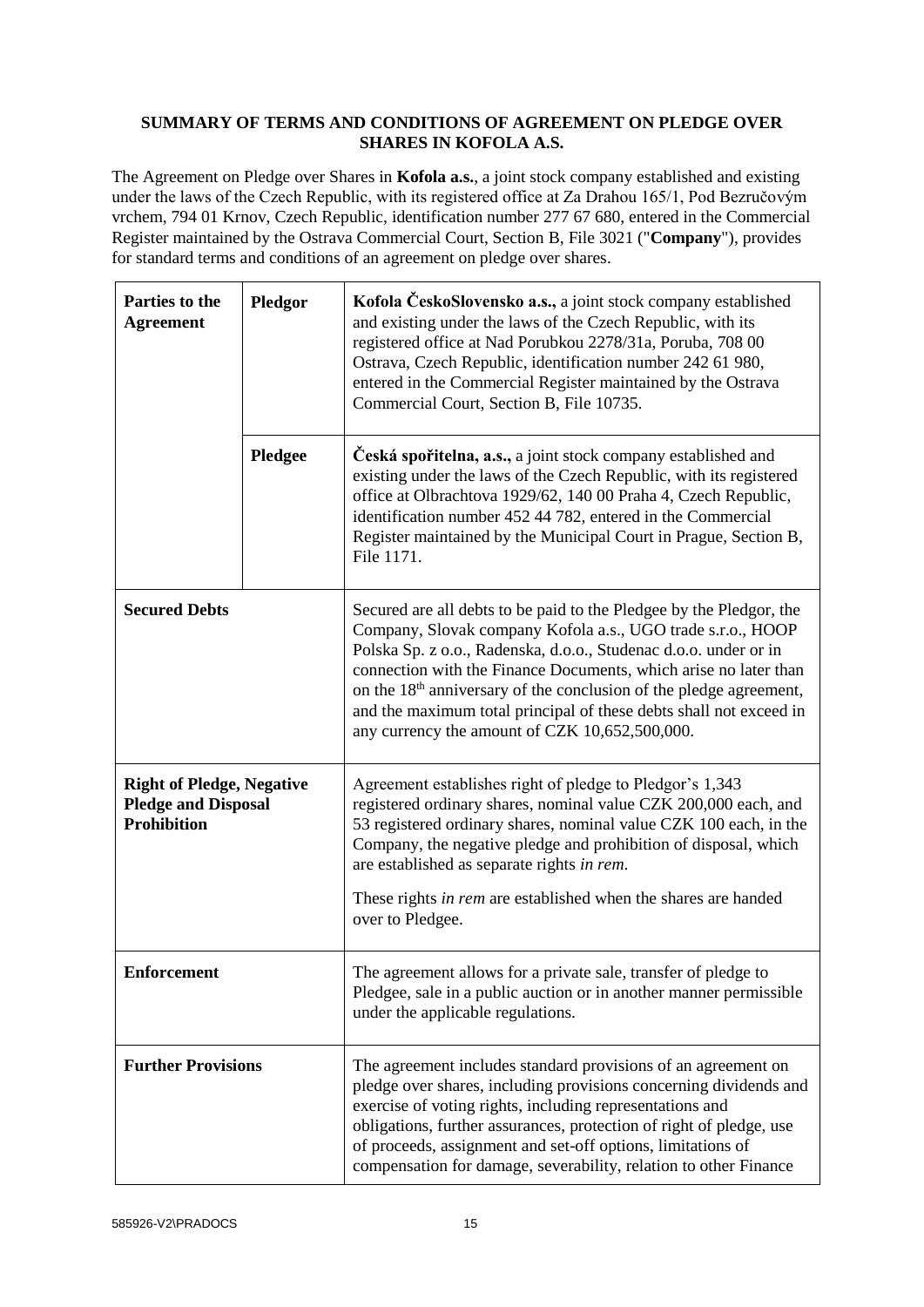| documents, notices made according to the pledge agreement, and<br>determination of governing law. |
|---------------------------------------------------------------------------------------------------|
|                                                                                                   |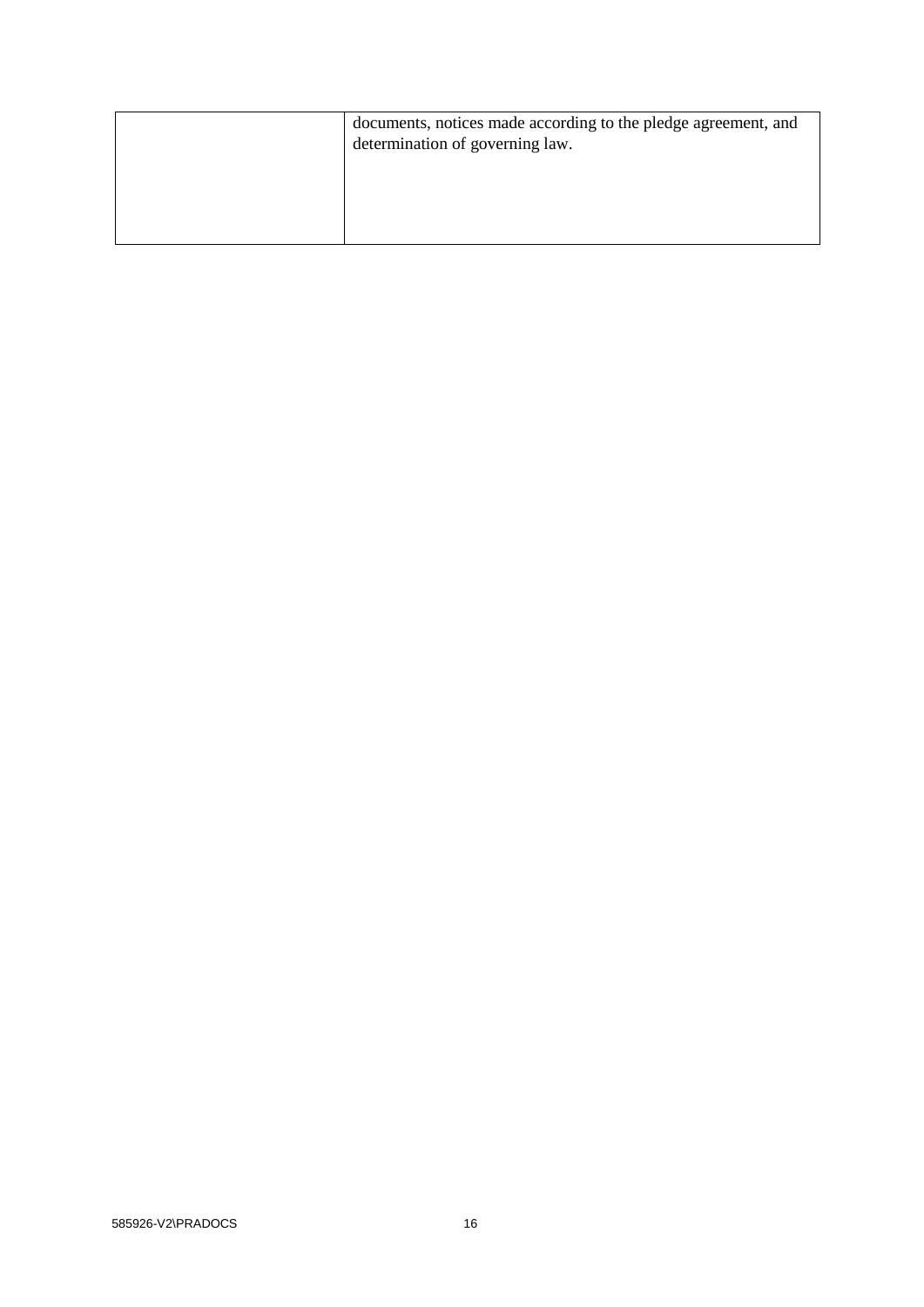### **SUMMARY OF TERMS AND CONDITIONS OF AGREEMENT ON PLEDGE OVER SHARES IN KOFOLA A.S.**

The Agreement on Pledge over Shares in **Kofola a.s.,** a joint stock company established and existing under the laws of the Slovak Republic, with its registered office at súp. No. 1, Rajecká Lesná 013 15, Slovak Republic, identification number 36 319 198, entered in the Commercial Register maintained by the Žilina District Court, Section Sa, File 10342/L ("**Company**"), provides for standard terms and conditions of an agreement on pledge over shares

| Parties to the<br><b>Agreement</b>                                                   | Pledgor | Kofola ČeskoSlovensko a.s., a joint stock company established<br>and existing under the laws of the Czech Republic, with its<br>registered office at Nad Porubkou 2278/31a, Poruba, 708 00<br>Ostrava, Czech Republic, identification number 242 61 980,<br>entered in the Commercial Register maintained by the Ostrava<br>Commercial Court, Section B, File 10735.                                                                                                                                              |
|--------------------------------------------------------------------------------------|---------|-------------------------------------------------------------------------------------------------------------------------------------------------------------------------------------------------------------------------------------------------------------------------------------------------------------------------------------------------------------------------------------------------------------------------------------------------------------------------------------------------------------------|
|                                                                                      | Pledgee | Česká spořitelna, a.s., a joint stock company established and<br>existing under the laws of the Czech Republic, with its registered<br>office at Olbrachtova 1929/62, 140 00 Praha 4, Czech Republic,<br>identification number 452 44 782, entered in the Commercial<br>Register maintained by the Municipal Court in Prague, Section B,<br>File 1171.                                                                                                                                                            |
| <b>Secured Debts</b>                                                                 |         | Secured are all debts to be paid to the Pledgee by the Pledgor, the<br>Company, Czech company Kofola a.s., UGO trade s.r.o., HOOP<br>Polska Sp. z o.o., Radenska, d.o.o., Studenac d.o.o. under or in<br>connection with the Finance Documents, which arise no later than<br>on the 18 <sup>th</sup> anniversary of the conclusion of the pledge agreement,<br>and the maximum total principal of these debts shall not exceed in<br>any currency the amount of CZK 10,652,500,000.                               |
| <b>Right of Pledge, Negative</b><br><b>Pledge and Disposal</b><br><b>Prohibition</b> |         | The agreement establishes right of pledge of the Pledgor to 17,000<br>registered ordinary shares, nominal value EUR 34 each, and 5,000<br>registered ordinary shares, nominal value EUR 332 each, the<br>negative pledge and prohibition of disposal.                                                                                                                                                                                                                                                             |
| <b>Enforcement</b>                                                                   |         | The agreement allows for a private sale, transfer of pledge to<br>Pledgee, sale in a public auction, or in another manner permissible<br>under the applicable regulations                                                                                                                                                                                                                                                                                                                                         |
| <b>Further Provisions</b>                                                            |         | The agreement includes standard provisions of an agreement on<br>pledge over shares, including provisions concerning dividends and<br>exercise of voting rights, representations and obligations, further<br>assurances, protection of right of pledge, use of proceeds,<br>assignment and set-off options, limitations of compensation for<br>damage, severability, relation to other Finance documents, notices<br>made according to the pledge agreement, and determination of<br>Slovak law as governing law. |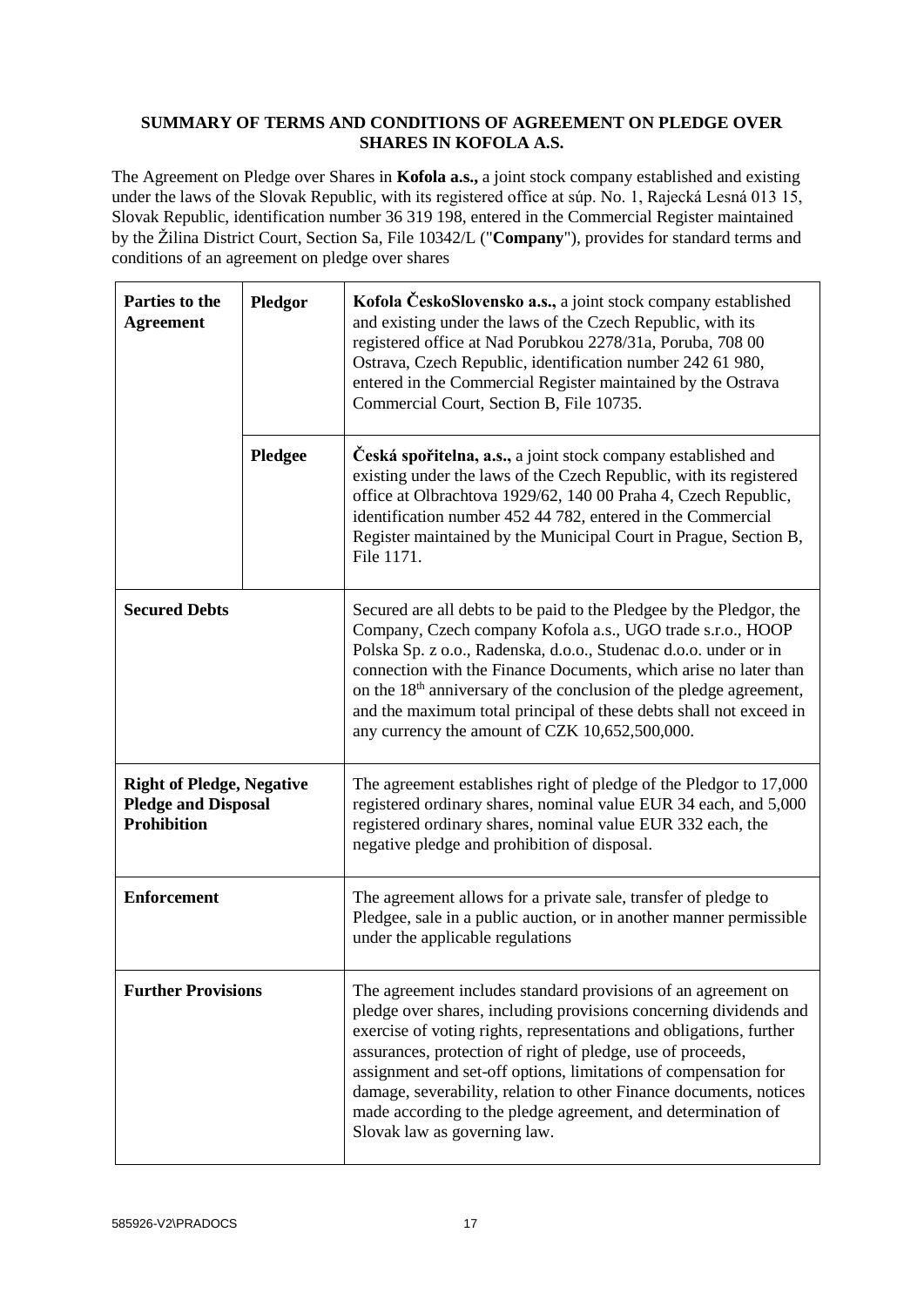#### **SUMMARY OF TERMS AND CONDITIONS OF AGREEMENT ON PLEDGE OVER SHARES IN HOOP POLSKA SP. Z O.O.**

The Agreement on Pledge over Shares in **Hoop Polska sp. z o.o.**, a company established and existing under the laws of Poland, with its registered office at ul. Wschodnia 5, 99-300 Kutno, Warsaw, Poland, entered in a file maintained by the District Court Łudź-Śródmieście in Łódź, XX Trade Department of the National Court Register, entered on the Commercial Register of the National Court Register under number KRS 0000269410, REGON 140765027, NIP 5272525699, registered capital in the amount of PLN 127,346,006.52 ("**Company**"), provides for standard terms of an agreement on pledge over shares.

| Parties to the<br><b>Agreement</b>                                                   | Pledgor | Kofola ČeskoSlovensko a.s., a joint stock company established<br>and existing under the laws of the Czech Republic, with its<br>registered office at Nad Porubkou 2278/31a, Poruba, 708 00<br>Ostrava, Czech Republic, identification number 242 61 980,<br>entered in the Commercial Register maintained by the Ostrava<br>Commercial Court, Section B, File 10735.                                             |
|--------------------------------------------------------------------------------------|---------|------------------------------------------------------------------------------------------------------------------------------------------------------------------------------------------------------------------------------------------------------------------------------------------------------------------------------------------------------------------------------------------------------------------|
|                                                                                      | Pledgee | Česká spořitelna, a.s., a joint stock company established and<br>existing under the laws of the Czech Republic, with its registered<br>office at Olbrachtova 1929/62, 140 00 Praha 4, Czech Republic,<br>identification number 452 44 782, entered in the Commercial<br>Register maintained by the Municipal Court in Prague, Section B,<br>File 1171.                                                           |
| <b>Secured Debts</b>                                                                 |         | Secured are all debts to be paid to the Pledgee by the Pledgor,<br>Czech company Kofola a.s., Slovak company Kofola a.s., UGO<br>trade s.r.o., the Company, Radenska, d.o.o., Studenac d.o.o. under<br>the Finance documents, and the maximum total amount of the<br>security is CZK 10,652,500,000.                                                                                                             |
| <b>Right of Pledge, Negative</b><br><b>Pledge and Disposal</b><br><b>Prohibition</b> |         | The agreement establishes right of pledge to Pledgor's 749,844<br>shares in the Company, nominal value PLN 169.93 each, which<br>represent together 100% of the Company's registered capital, the<br>negative pledge and disposal prohibition.                                                                                                                                                                   |
| <b>Enforcement</b>                                                                   |         | The agreement allows for transfer of pledge to Pledgee, private<br>sale, sale in a public auction, execution of court decision, or in<br>other manner permissible under the applicable regulations.                                                                                                                                                                                                              |
| <b>Further Provisions</b>                                                            |         | The agreement includes standard provisions of an agreement on<br>pledge over shares, including registration of right of pledge, new<br>shares, distribution, exercise of voting rights, representations and<br>obligations, use of proceeds, limitations of compensation for<br>damage, further assurances, notices made according to the pledge<br>agreement, and determination of Polish law as governing law. |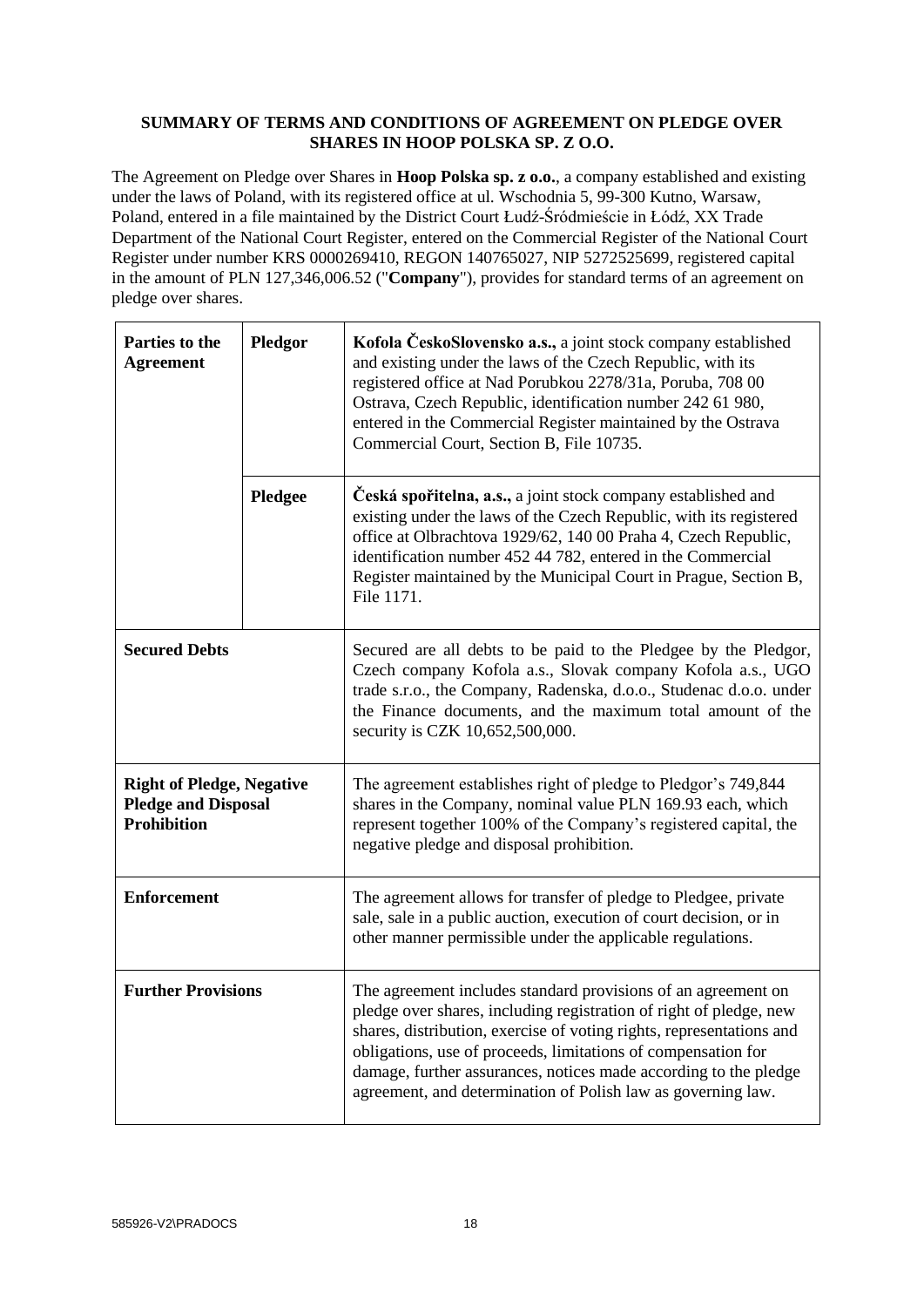# **SUMMARY OF TERMS AND CONDITIONS OF AGREEMENT ON PLEDGE OVER OWNERSHIP INTEREST IN RADENSKA, D.O.O.**

The Agreement on Pledge over Ownership Interest in **RADENSKA, družba za polnitev mineralnih voda in brezalkoholnih pijač, d.o.o**, a company established and existing under the laws of Slovenia, with its registered office at Boračeva 37, 9252 Radenci, Slovenia, registered under registration number 5056152000 ("**Company**"), provides for the standard terms and conditions of an agreement on pledge over ownership interest.

| <b>Parties to</b><br><b>Agreement</b>                                                | Pledgor | Kofola ČeskoSlovensko a.s., a joint stock company established<br>and existing under the laws of the Czech Republic, with its<br>registered office at Nad Porubkou 2278/31a, Poruba, 708 00<br>Ostrava, Czech Republic, identification number 242 61 980,<br>entered in the Commercial Register maintained by the Ostrava<br>Commercial Court, Section B, File 10735 |
|--------------------------------------------------------------------------------------|---------|---------------------------------------------------------------------------------------------------------------------------------------------------------------------------------------------------------------------------------------------------------------------------------------------------------------------------------------------------------------------|
|                                                                                      | Pledgee | Česká spořitelna, a.s., a joint stock company established and<br>existing under the laws of the Czech Republic, with its registered<br>office at Olbrachtova 1929/62, 140 00 Praha 4, Czech Republic,<br>identification number 452 44 782, entered in the Commercial<br>Register maintained by the Municipal Court in Prague, Section B,<br>File 1171.              |
| <b>Secured Debts</b>                                                                 |         | Secured are all debts to be paid to the Pledgee by the Pledgor,<br>Czech company Kofola a.s., Slovak company Kofola a.s., UGO<br>trade s.r.o., HOOP Polska Sp. z o.o., the Company, and Studenac<br>d.o.o. under the Finance Documents and maximum total amount of<br>the security is CZK 10,652,500,000.                                                           |
| <b>Right of Pledge, Negative</b><br><b>Pledge and Disposal</b><br><b>Prohibition</b> |         | The agreement establishes right of pledge to Pledgor's 100%<br>ownership interest in the Company, consent to direct<br>enforceability, and negative pledge and encumbrance of alienation<br>and encumbrance.                                                                                                                                                        |
| <b>Enforcement</b>                                                                   |         | The agreement allows for sale of pledge in the court or out-of-<br>court sale (private sale or public auction) or in another manner<br>permissible under the applicable regulations.                                                                                                                                                                                |
| <b>Further Provisions</b>                                                            |         | The agreement includes standard provisions of an agreement on<br>pledge over ownership interest, including exercise of voting rights<br>in case of enforcement, representations and obligations (Company<br>status, right of pledge ranking, declarations regarding the share,<br>reporting duty), and determination of Slovenian law as governing<br>law.          |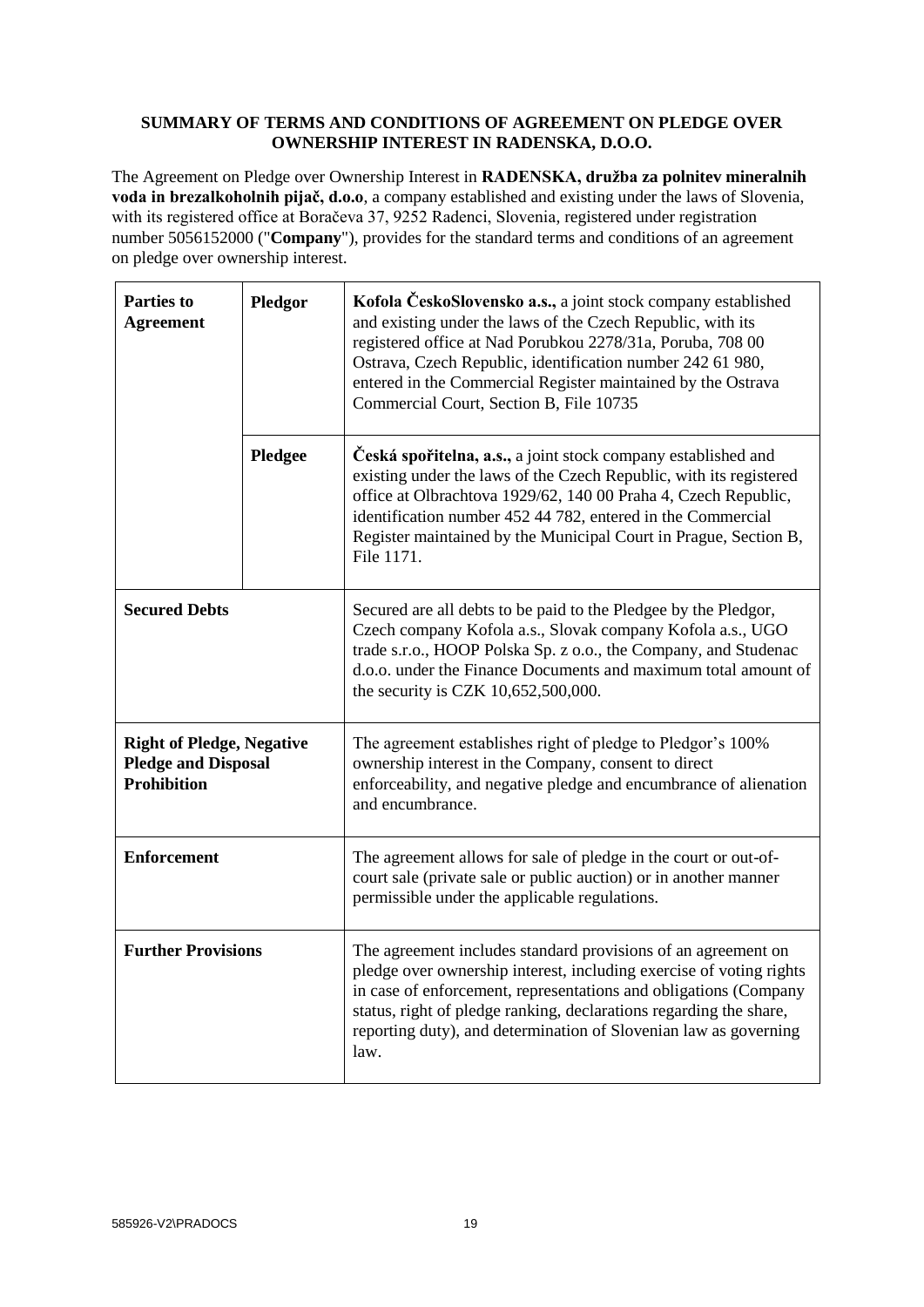# **SUMMARY OF TERMS OF AGREEMENT ON PLEDGE OVER RECEIVABLES FROM INSURANCE CONTRACTS**

The agreement on pledge over receivables from insurance contracts sets forth standard terms of an agreement of this type.

| Parties to the<br><b>Agreement</b>                                                   | Pledgor | Kofola ČeskoSlovensko a.s., a joint stock company established<br>and existing under the laws of the Czech Republic, with its<br>registered office at Nad Porubkou 2278/31a, Poruba, 708 00<br>Ostrava, Czech Republic, identification number 242 61 980,<br>entered in the Commercial Register maintained by the Ostrava<br>Commercial Court, Section B, File 10735                                                                                                                                                                    |
|--------------------------------------------------------------------------------------|---------|----------------------------------------------------------------------------------------------------------------------------------------------------------------------------------------------------------------------------------------------------------------------------------------------------------------------------------------------------------------------------------------------------------------------------------------------------------------------------------------------------------------------------------------|
|                                                                                      | Pledgee | Česká spořitelna, a.s., a joint stock company established and<br>existing under the laws of the Czech Republic, with its registered<br>office at Olbrachtova 1929/62, 140 00 Praha 4, Czech Republic,<br>identification number 452 44 782, entered in the Commercial<br>Register maintained by the Municipal Court in Prague, Section B,<br>File 1171.                                                                                                                                                                                 |
| <b>Secured Debts</b>                                                                 |         | Secured are all debts to be paid to the Pledgee by the Pledgor,<br>Czech company Kofola a.s., Slovak company Kofola a.s., UGO<br>trade s.r.o., HOOP Polska Sp. z o.o., Radenska, d.o.o., Studenac<br>d.o.o. under or in connection with the Finance Documents, which<br>arise no later than on the 18 <sup>th</sup> anniversary of the conclusion of the<br>agreement on the establishment of right of pledge, and the<br>maximum total principal of these debts shall not exceed in any<br>currency the amount of CZK 10,652,500,000. |
| <b>Right of Pledge, Negative</b><br><b>Pledge and Disposal</b><br><b>Prohibition</b> |         | The agreement establishes right of pledge to Pledgor's receivables<br>from insurance contracts to which Pledgor is party, negative<br>pledge and prohibition of disposal.                                                                                                                                                                                                                                                                                                                                                              |
| <b>Enforcement</b>                                                                   |         | The agreement allows transfer of pledge to Pledgee, private sale,<br>sale in a public auction or in other manner permissible under the<br>applicable law.                                                                                                                                                                                                                                                                                                                                                                              |
| <b>Further Provisions</b>                                                            |         | The agreement contains standard provisions of an agreement on<br>pledge over receivables from insurance contracts, including<br>representations and obligations, further assurances, protection of<br>pledge, use of proceeds, assignment and set-off, limitations of<br>compensation for damage, separability, notices served according<br>to the pledge agreement, and determination of governing law.                                                                                                                               |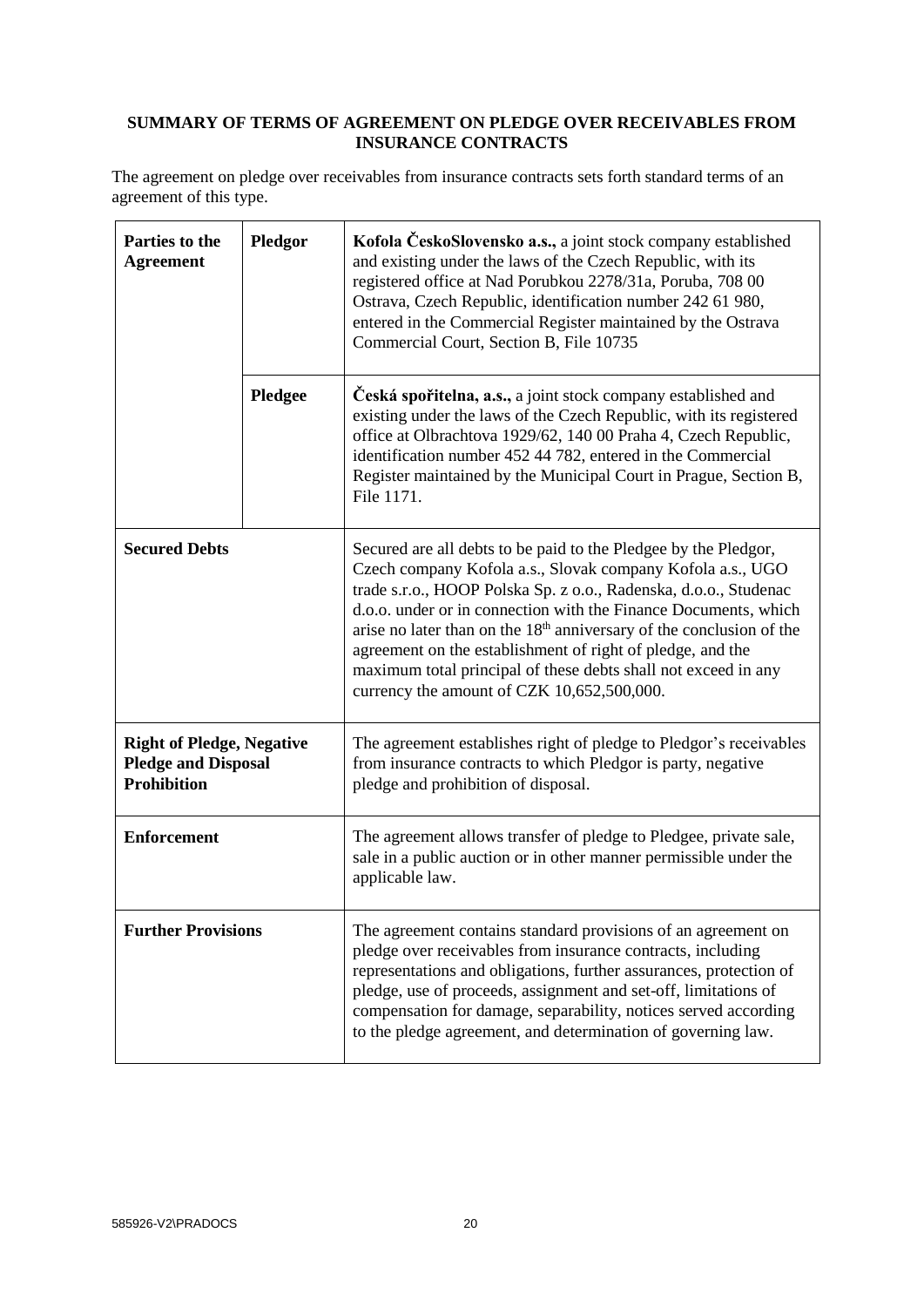# **SUMMARY OF TERMS AND CONDITIONS OF AGREEMENT ON PLEDGE OVER RECEIVABLES FROM BANK ACCOUNTS**

The agreement on pledge over receivables from bank accounts includes standard terms and conditions of agreement of this type.

| Parties to the<br><b>Agreement</b>                                                   | Pledgor | Kofola ČeskoSlovensko a.s., a joint stock company established<br>and existing under the laws of the Czech Republic, with its<br>registered office at Nad Porubkou 2278/31a, Poruba, 708 00<br>Ostrava, Czech Republic, identification number 242 61 980,<br>entered in the Commercial Register maintained by the Ostrava<br>Commercial Court, Section B, File 10735                                                                                                                                   |
|--------------------------------------------------------------------------------------|---------|-------------------------------------------------------------------------------------------------------------------------------------------------------------------------------------------------------------------------------------------------------------------------------------------------------------------------------------------------------------------------------------------------------------------------------------------------------------------------------------------------------|
|                                                                                      | Pledgee | Česká spořitelna, a.s., a joint stock company established and<br>existing under the laws of the Czech Republic, with its registered<br>office at Olbrachtova 1929/62, 140 00 Praha 4, Czech Republic,<br>identificaton number 452 44 782, entered in the Commercial<br>Register maintained by the Municipal Court in Prague, Section B,<br>File 1171.                                                                                                                                                 |
| <b>Secured Debts</b>                                                                 |         | Secured are all debts to be paid to the Pledgee by the Pledgor,<br>Czech company Kofola a.s., Slovak company Kofola a.s., UGO<br>trade s.r.o., HOOP Polska Sp. z o.o., Radenska, d.o.o., Studenac<br>d.o.o. under or in connection with the Finance Documents, which<br>arise no later than on the 18 <sup>th</sup> anniversary of the conclusion of the<br>pledge agreement, and the maximum total principal of these debts<br>shall not exceed in any currency the amount of CZK<br>10,652,500,000. |
| <b>Right of Pledge, Negative</b><br><b>Pledge and Disposal</b><br><b>Prohibition</b> |         | The agreement establishes right of pledge over Pledgor's<br>receivables from contracts on keeping bank accounts to which<br>Pledgor is a party, negative pledge and prohibition of disposal.                                                                                                                                                                                                                                                                                                          |
| <b>Enforcement</b>                                                                   |         | The agreement allows for the enforcement by disposal of account<br>balances and freezing or blocking of any amounts on bank<br>accounts.                                                                                                                                                                                                                                                                                                                                                              |
| <b>Further Provisions</b>                                                            |         | The agreement includes standard provisions of an agreement on<br>pledge over receivables from bank accounts, including<br>representations and obligations, further assurances, protection of<br>pledge, assignment and set-off, limitations of compensation for<br>damage, severability, relation to other Finance Documents, notices<br>served according to the pledge agreement, and determination of<br>governing law.                                                                             |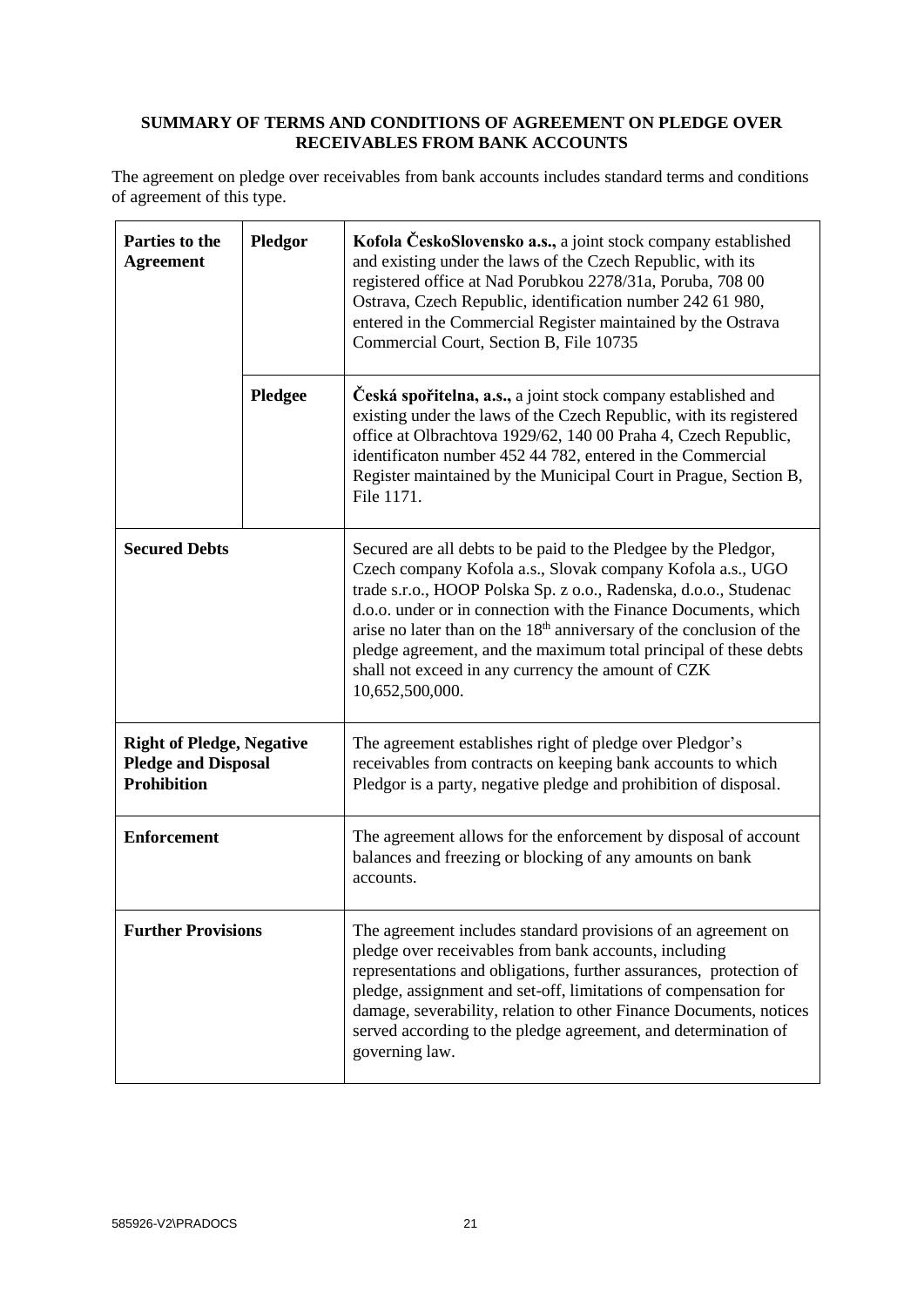# **SUMMARY OF TERMS AND CONDITIONS OF AGREEMENT ON DISPOSAL RESTRICTIONS WITH TRADEMARKS**

Agreement on disposal restrictions with trademarks contains standard terms and conditions of this contract type.

| Parties to the<br><b>Agreement</b> | Owner              | Kofola ČeskoSlovensko a.s., a joint stock company established<br>and existing under the laws of the Czech Republic, with its<br>registered office at Nad Porubkou 2278/31a, Poruba, 708 00<br>Ostrava, Czech Republic, identification number 242 61 980,<br>entered in the Commercial Register maintained by the Ostrava<br>Commercial Court, Section B, File 10735.                                                                                                                                                                     |
|------------------------------------|--------------------|------------------------------------------------------------------------------------------------------------------------------------------------------------------------------------------------------------------------------------------------------------------------------------------------------------------------------------------------------------------------------------------------------------------------------------------------------------------------------------------------------------------------------------------|
|                                    | <b>Beneficiary</b> | Česká spořitelna, a.s., a joint stock company established and<br>existing under the laws of the Czech Republic, with its registered<br>office at Olbrachtova 1929/62, 140 00 Praha 4, Czech Republic,<br>identification number 452 44 782, entered in the Commercial<br>Register maintained by the Municipal Court in Prague, Section B,<br>File 1171.                                                                                                                                                                                   |
| <b>Secured Debts</b>               |                    | Secured are all debts to be paid to the Beneficiary by the Owner,<br>Czech company Kofola a.s., Slovak company Kofola a.s., UGO<br>trade s.r.o., HOOP Polska Sp. z o.o., Radenska, d.o.o., Studenac<br>d.o.o. under or in connection with the Finance Documents, which<br>arise no later than on the 18 <sup>th</sup> anniversary of the conclusion of the<br>agreement on the establishment of right of pledge, and the<br>maximum total principal of these debts shall not exceed in any<br>currency the amount of CZK 10,652,500,000. |
| <b>Disposal restrictions</b>       |                    | The Owner undertakes under the agreement not to make without<br>Beneficiary's prior written consent any transaction or series of<br>transactions involving sale or transfer of trademarks specified in<br>the agreement and not to establish and not to allow establishment<br>of any security or encumbrance concerning trademarks. Disposal<br>restrictions are to be entered in the trademarks register.                                                                                                                              |
| <b>Further Provisions</b>          |                    | The agreement includes standard provisions of an agreement on<br>disposal restrictions with trademarks, including representations<br>and obligations, option for transfer of unnecessary trademark,<br>further assurances, transfer and set-off options, limitations of<br>compensation for damage, severability, relation to other Finance<br>Documents, notices made according to Agreement, and<br>determination of governing law.                                                                                                    |